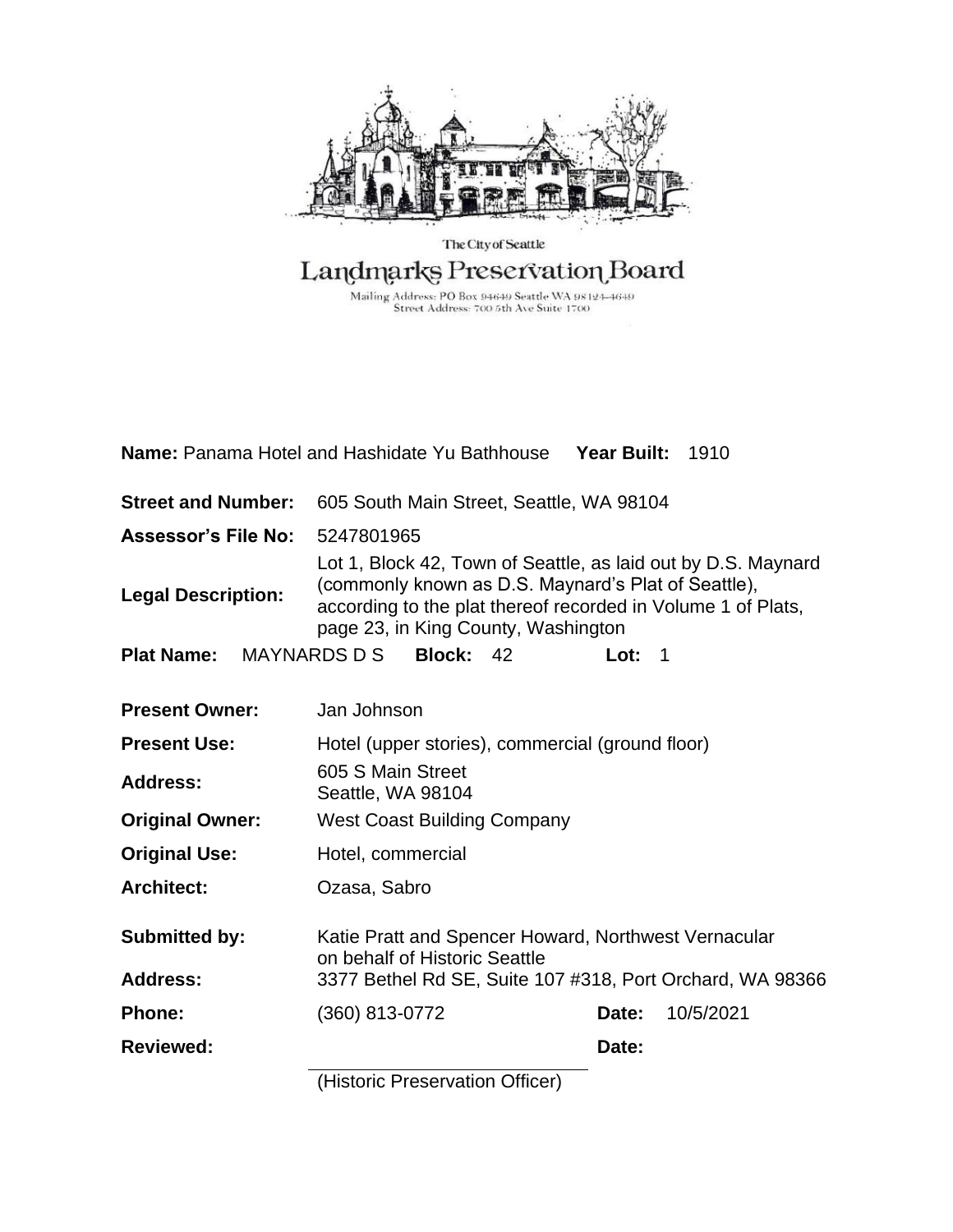# Panama Hotel and Hashidate Yu Bathhouse



NORTHWEST VERNACULAR October 2021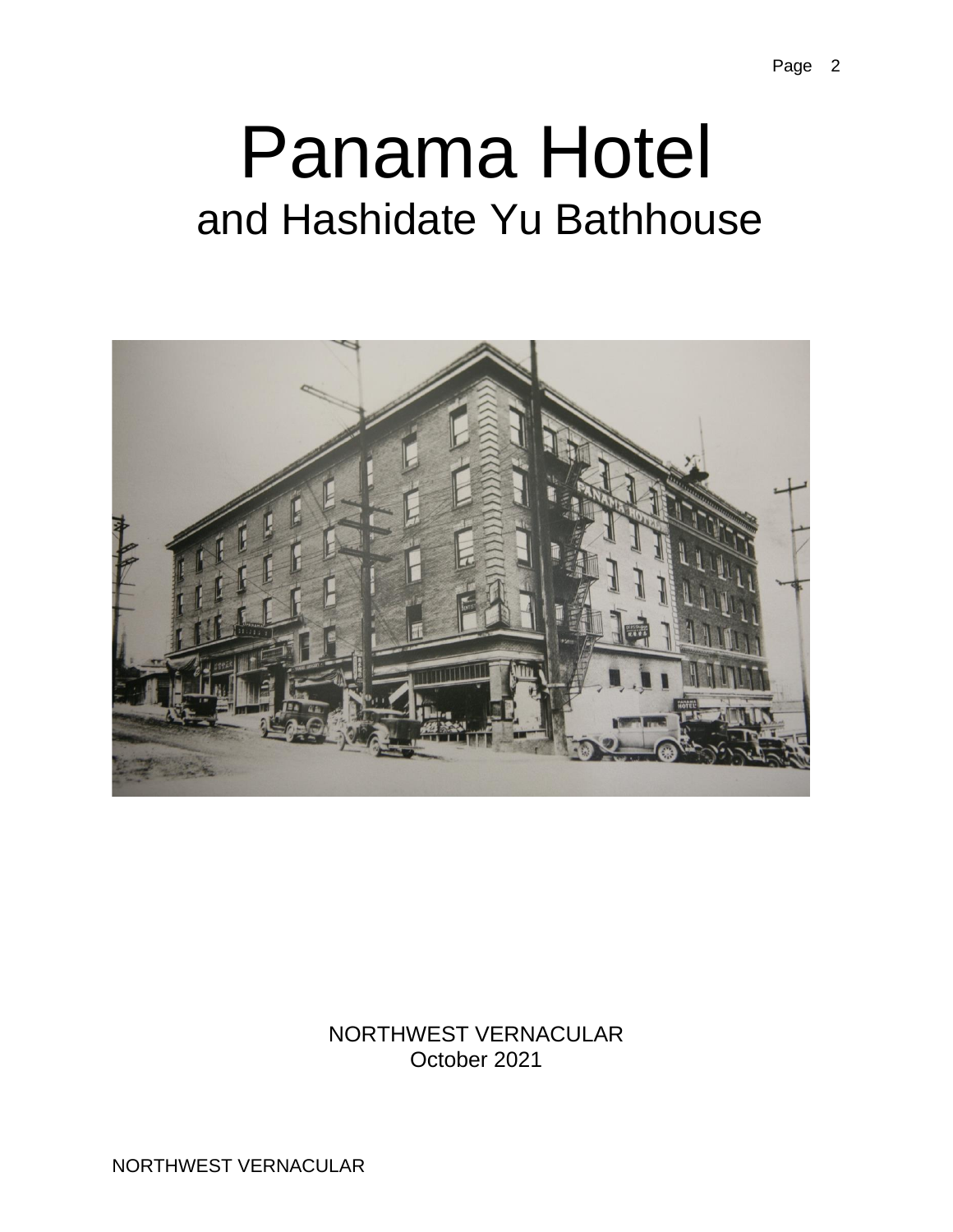# **Table of Contents**

| <b>Application Page</b>                                                 | 1  |
|-------------------------------------------------------------------------|----|
| 1. Property Data                                                        | 4  |
| 2. Architectural Description                                            | 5  |
| <b>Setting and Site</b>                                                 | 5  |
| The Building and Changes through Time                                   | 5  |
| 3. Historic Context and Significance                                    | 11 |
| Neighborhood Context: The Chinatown International District & Nihonmachi | 12 |
| Construction & Use of the Building                                      | 16 |
| <b>Architects and Builders</b>                                          | 24 |
| 4. Bibliography                                                         | 26 |
| 5. Figure List                                                          | 29 |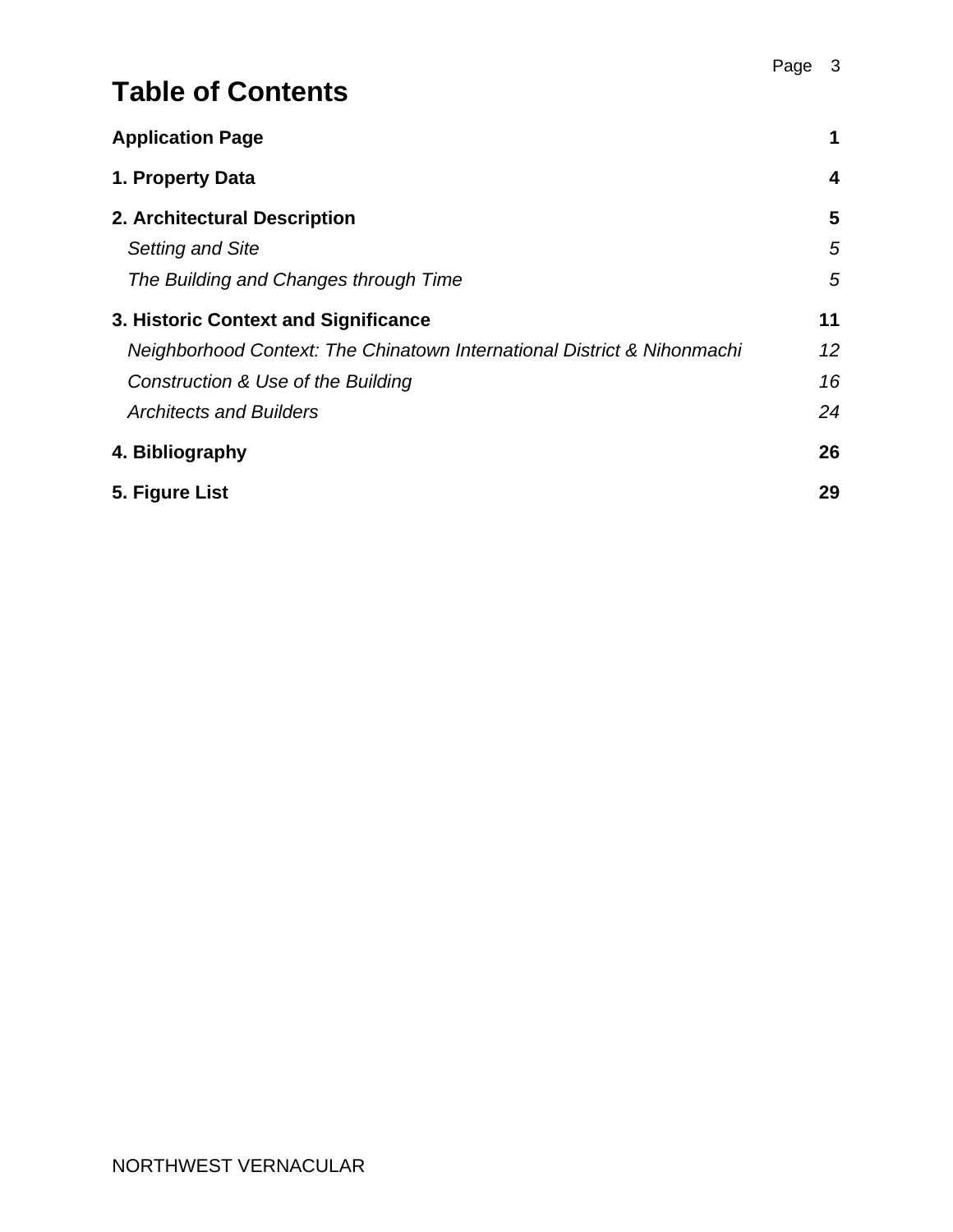# <span id="page-3-0"></span>**1. Property Data**

| <b>Historic/Current Name:</b>      | Panama Hotel and Hashidate Yu Bathhouse                                                                                                                                                                                      |
|------------------------------------|------------------------------------------------------------------------------------------------------------------------------------------------------------------------------------------------------------------------------|
| <b>Address:</b>                    | 605 S Main Street, Seattle WA 98104                                                                                                                                                                                          |
| <b>Site Location:</b>              | Located in the Chinatown-International District, on the<br>southeast corner of S Main Street and Sixth Avenue S.                                                                                                             |
| <b>Tax Parcel Number:</b>          | 5247801965                                                                                                                                                                                                                   |
| <b>Legal Description:</b>          | Lot 1, Block 42, Town of Seattle, as laid out by D.S.<br>Maynard (commonly known as D.S. Maynard's Plat of<br>Seattle), according to the plat thereof recorded in Volume 1<br>of Plats, page 23, in King County, Washington. |
| <b>Original Construction Date:</b> | 1910                                                                                                                                                                                                                         |
| <b>Original/Present Use:</b>       | Hotel, commercial                                                                                                                                                                                                            |
| <b>Original Architect:</b>         | Ozasa, Sabro                                                                                                                                                                                                                 |
| <b>Building Size:</b>              | 40,552 gross square feet, 60 by 120-foot plan                                                                                                                                                                                |
| <b>Present Owner:</b>              | Jan Johnson<br>605 S Main Street<br>Seattle, WA 98104                                                                                                                                                                        |
| <b>Nomination Applicant:</b>       | Eugenia Woo, Director of Preservation Services<br><b>Historic Seattle</b><br>1117 Minor Avenue<br>Seattle, WA 98101                                                                                                          |
| <b>Applicant's Consultant:</b>     | Katie Pratt and Spencer Howard<br>Northwest Vernacular<br>3377 Bethel Rd SE, Suite 107-318<br>Port Orchard, WA 98366                                                                                                         |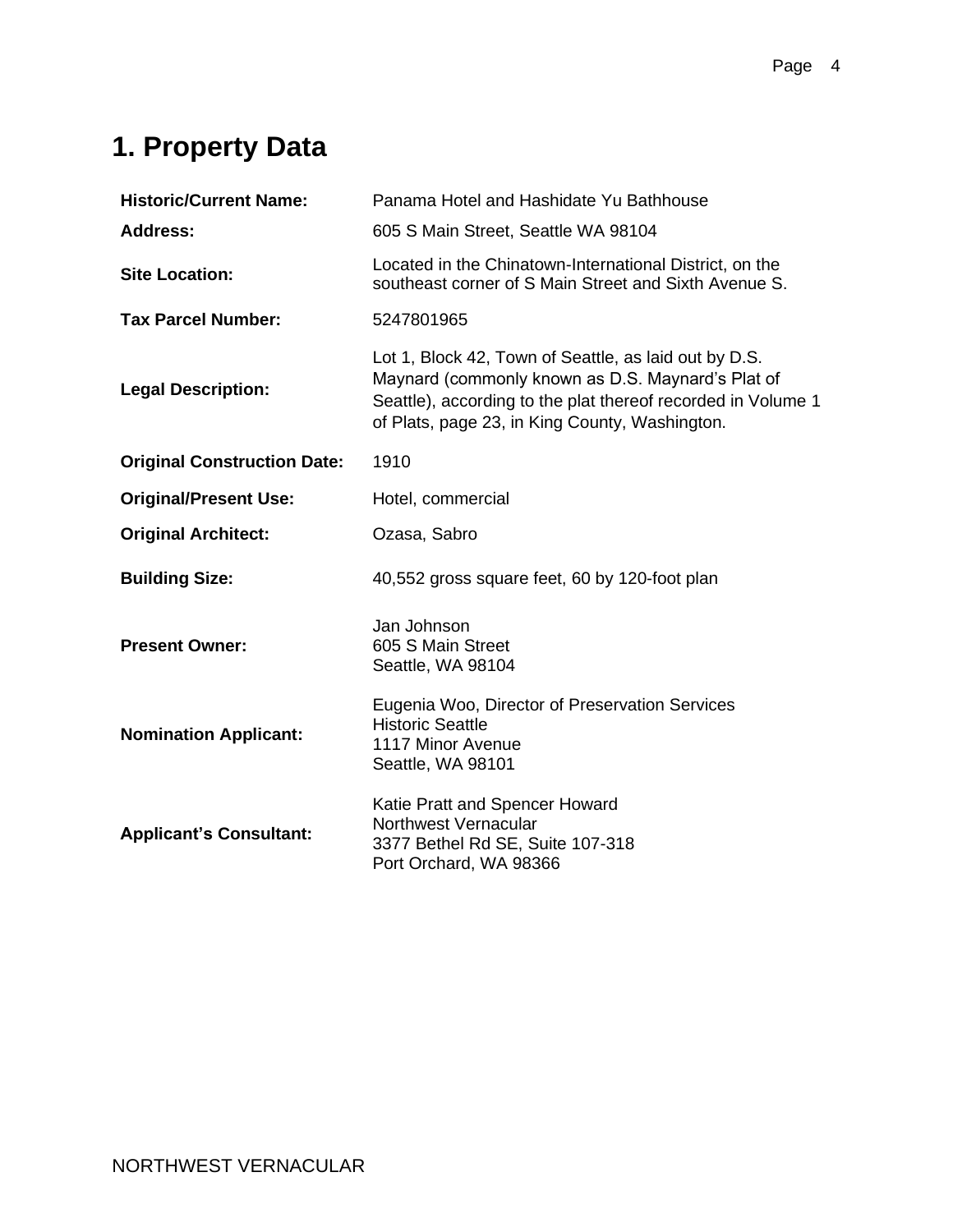# <span id="page-4-0"></span>**2. Architectural Description**

For contemporary and historic images, **see Figures 4 through 61.** For drawings showing existing conditions, **see Figures 62 through 70.**

### <span id="page-4-1"></span>SETTING AND SITE

Located in Seattle's historic Japantown (*Nihonmachi*) in the Chinatown-International District and contributing to the City of Seattle International Special Review District and the National Register of Historic Places Seattle Chinatown Historic District, the Panama Hotel building stands along the lower portion of the hill rising north of S Jackson Street. The building occupies a full lot at the southeast corner of S Main Street and Sixth Avenue S. The front, north facade faces S Main Street with the main west side facade overlooking Sixth Avenue S. The brick-paved alley, named *Nihonmachi Alley*, runs along the east side facade. The south facade abuts the Northern Pacific Hotel (1914, contributing to special review and NRHP districts). **(Figures 1, 27-30)**

The site slopes steeply, from an elevation of 105 feet at the northeast corner to 85 feet at the southwest corner. The building is built out to the lot lines with concrete sidewalks along both S Main Street and Sixth Avenue S. There is one street tree along S Main Street. **(Figures 2-3)**

### <span id="page-4-2"></span>THE BUILDING AND CHANGES THROUGH TIME

The five-story building has a rectangular plan that fills the entire lot. Due to the site slope the east half of the building has four stories above grade, and five stories above grade at the west half. The main entrance to the hotel on the north facade is located at this shift and is the transition between the different elevations of the east and west commercial spaces. The two light wells on the south side of the building extend down through the upper story hotel spaces three stories in the east half of the building and four stories in the west. **(Figures 47, 62-70)**

#### **Foundation & Structure**

The building features reinforced concrete footings and perimeter walls. These carry the building's structure of unreinforced brick masonry and internal wood posts and beams. Brick masonry walls within the building extend up from the basement between the 609 and 611 S Main Street commercial spaces; the first floor level of the north stairwell; and as a fire stop extending to the roof between the 603 and 605 S Main Street commercial spaces with a fire door at each corridor opening on the upper floors.

The heavy timber posts (11 by 11 inch) with iron connectors at the beams occur at the basement level in three north/south rows supporting upper floor framing. Wood platform frame walls comprise interior partitions and the load-bearing internal structure at the upper stories. Floor to floor heights at the upper story hotel levels are ten feet with nine feet at the fifth floor. **(Figure 62)**

#### **Exterior Walls**

The building's exterior unreinforced Common bonded brick masonry walls are exposed on the east alley facade and clad with a denser red veneer brick on the principle north and west facades. The veneer consists of a red brick for the field with buff brick utilized on projecting quoins at the outer corners, and at window openings. Horizontal rowlock buff brick bands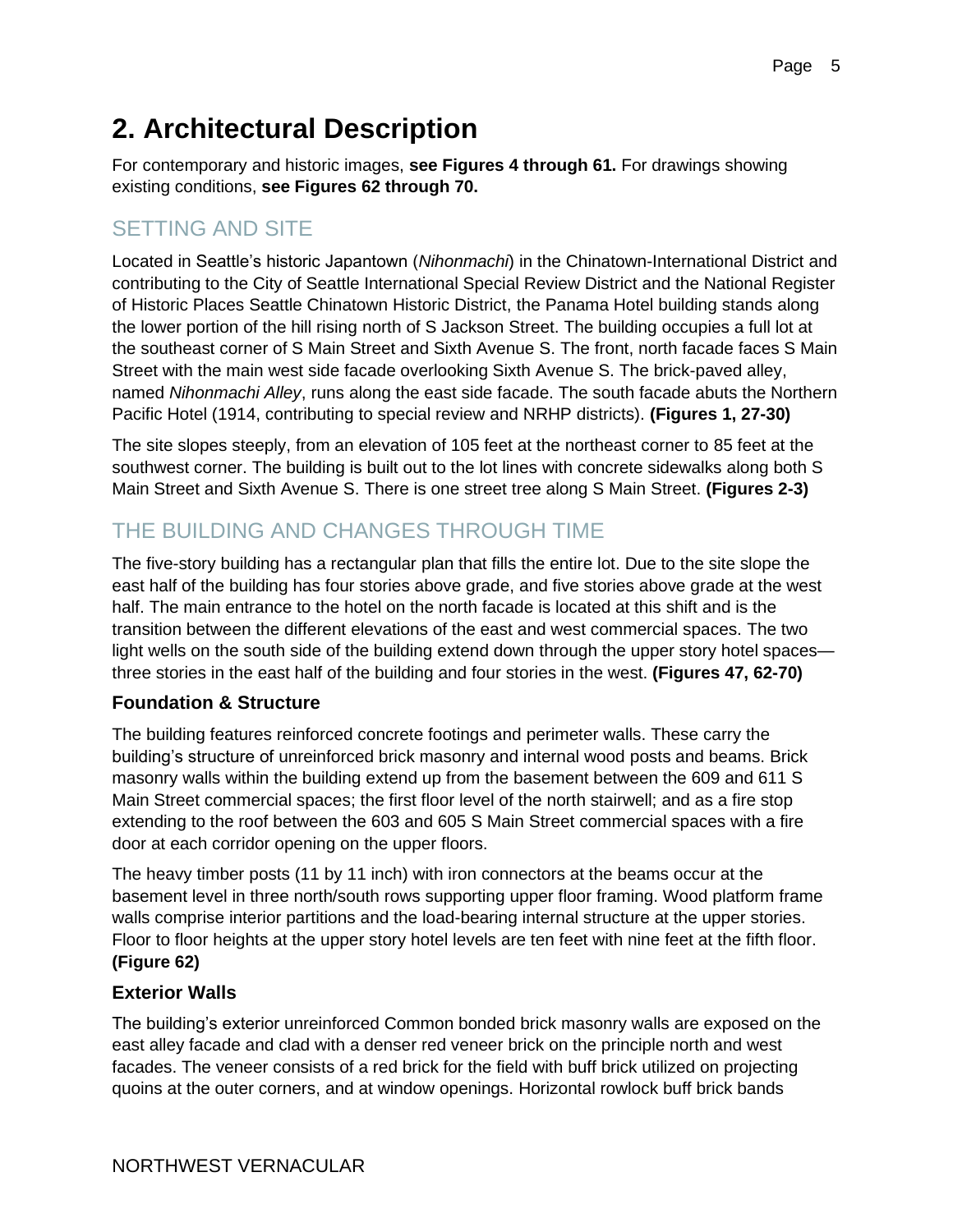transition between the commercial and upper stories and the fifth story and the parapet. Marblecrete cladding extends along the north facade and wraps the corner at the north end of the west facade above the storefronts. Stucco extends along the top of the parapet on the north and west facades at the former cornice location. Red brick at the north end of the east facade stems from a previous rebuild of this corner after a 25-ton earth mover used in constructing Interstate 5 rolled down the hill in 1964, ramming into the northeast corner of the building. **(Figures 19-26)**

#### **Roof**

The building features a flat roof with a parapet. Skylights occur at the main and southwest stairways. Composition sheet roofing covers the roof including at the two light wells.

#### **Windows**

Wood 1:1 double hung windows provide daylighting and ventilation for the building. All window openings feature wood brick moldings. East facade window openings feature elliptical arched brick headers with rowlock brick sills. North and west window openings feature buff brick jack arches with raised keystones and projecting rowlock buff brick sills at the upper story window openings. West facade basement and first story window openings feature flat headers with steel lintels and rowlock brick sills. Interior trim consists of painted wood casings, stool, and apron at window openings. **(Figures 20-26)**

#### **Entrances**

Several entrances provide access to and egress from the building interior. Each storefront has its own entrance, which is addressed under storefronts. Building entrances are tied to vertical circulation within the building, as each entrance leads directly to a stairway.

#### *302-1/2 Sixth Avenue S*

Located at the south end of the west facade, this doorway opens to a direct flight stairway with an intermediate landing that ascends to the southwest quarter turn stairway. There are a pair of double action doors at the intermediate landing. Brass railings extend along either side of the stairway. A tile wainscot and base extend along the sides of the stairwell. A street level plain wood door with an upper closed off lite provides access to the stairway. The street level doorway features a brick jack arch with a raised brick keystone. **(Figure 50, image on right)**

#### *302 Sixth Avenue S*

Located at the south end of the west facade, this doorway provides access to the basement level bathhouse. The doorway features a brick jack arch with a raised brick keystone. A black metal gate restricts access to the interior stairway **(Figure 27)**. A sign has been added to the gate that replicates a sign that originally existed above the entrance, projecting from the wall (laundry sign in Figure 9). A direct flight descends to a pair of doors, each with a single lite. The stairwell features a troweled plaster finish. Updates were made to the metal gate and wood stairs in the 2010s. **(Figure 48)**

#### *605-1/2 S Main Street*

Located at the middle of the north facade, this is the main entrance for access to the upper story hotel. At street level a pair of single lite wood doors provide access to the interior vestibule and stairwell. An added curved canopy projects out over the sidewalk at the doorway with an added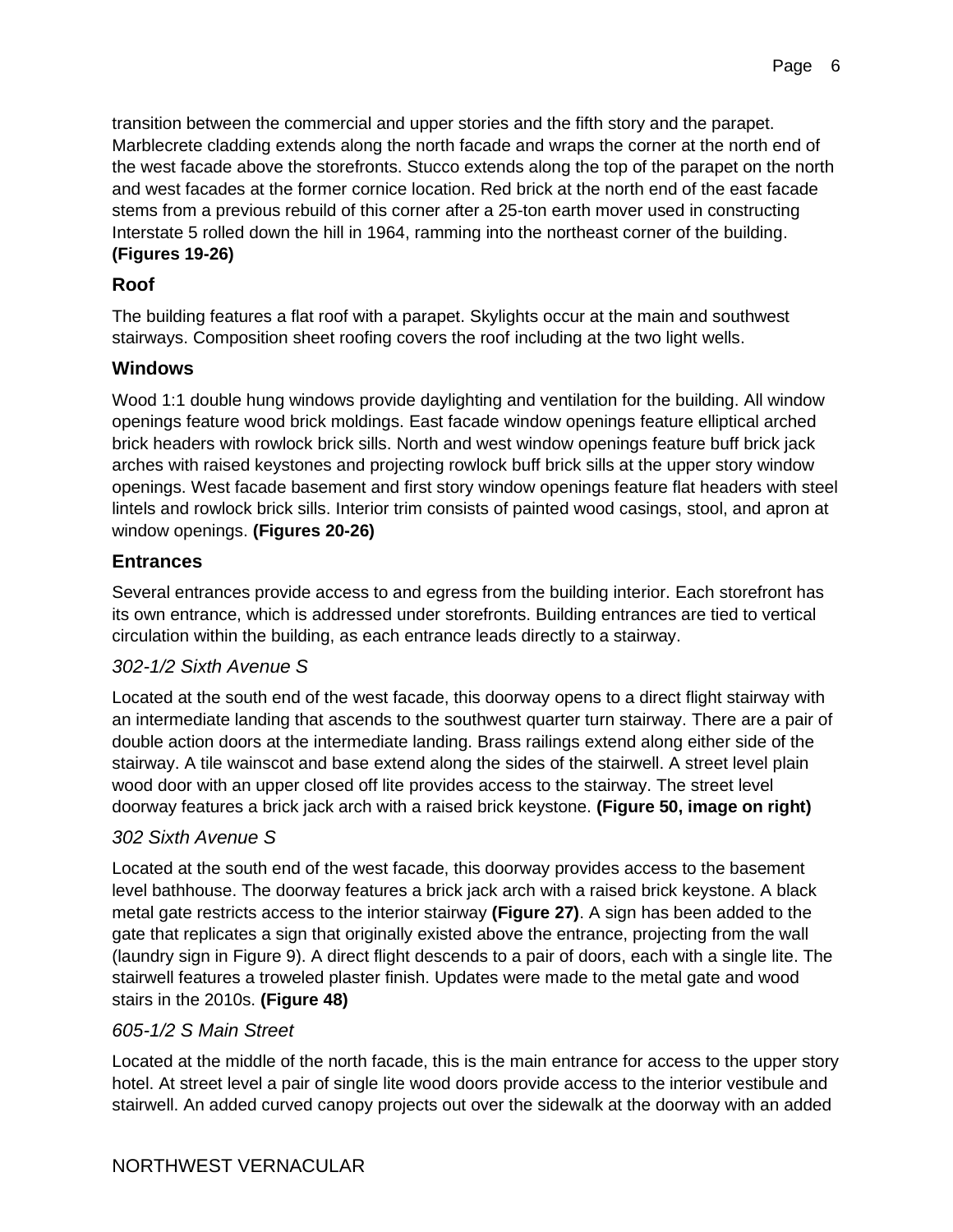eight-lite fixed transom above providing light into the stairwell. The stairwell contains a direct flight up to the third floor with an intermediate landing. There are a pair of double action, single lite wood doors at the intermediate landing. The entrance vestibule features a tile floor and wainscot, with painted plaster at the upper portions of the stairwell. **(Figures 33-34, 49)**

#### *609-1/2 S Main Street*

Located at the east end of the north facade, this entrance provides basement access. A single lite wood door with a transom provides access to a direct flight stairway. Stairwell walls are painted plaster with a brass handrail along the west side of the stairwell. **(Figure 32)**

#### *East Entrance*

Located at the south end of the east facade, this five panel wood door provides basement mechanical space access.

#### *Fire Escapes*

Located at the east and west ends of the building, these painted steel fire escapes consist of landings at each story with connecting stairways. Windows at the ends of the corridor on each floor provide emergency access to the fire escapes. **(Figures 20-22)**

#### **Storefronts**

Commercial storefronts extend along the north facade.

#### *601 S Main Street*

The westernmost storefront wraps around the building's northwest corner onto the north end of the west facade. A central recessed entrance with a tile floor and single lite wood door, flanked by aluminum display windows with marblecrete clad bulkheads provides interior access. A multiple lite transom and transom bar extend across the storefront. The portion of the storefront on the west facade features the same pattern of a marble create bulkhead, aluminum display window, and multiple lite transom. Transoms are attributed as remaining behind the marblecrete; however, this has not been confirmed. **(Figures 24-25, 37-38)**

#### *603 S Main Street*

A central recessed entrance with a tile floor and single lite wood door, flanked by aluminum display windows with marblecrete clad bulkheads provides interior access. Transoms are attributed as remaining behind the marblecrete; however, this has not been confirmed. **(Figures 24, 36)**

#### *605 S Main Street*

A central single lite wood door flanked by aluminum display windows with marblecrete clad bulkheads provides interior access. **(Figures 24, 35)**

#### *607 S Main Street*

Located on the east side of the north hotel entrance, this storefront provides access to the tea house and consists of a central recessed entrance with a tile floor and single lite wood door, flanked by aluminum display windows with marblecrete clad bulkheads provides interior access. A multiple lite transom and transom bar extend across the storefront. The interior retains Douglas fir flooring, plaster walls and ceiling finishes, picture and crown moldings, as well as

#### NORTHWEST VERNACULAR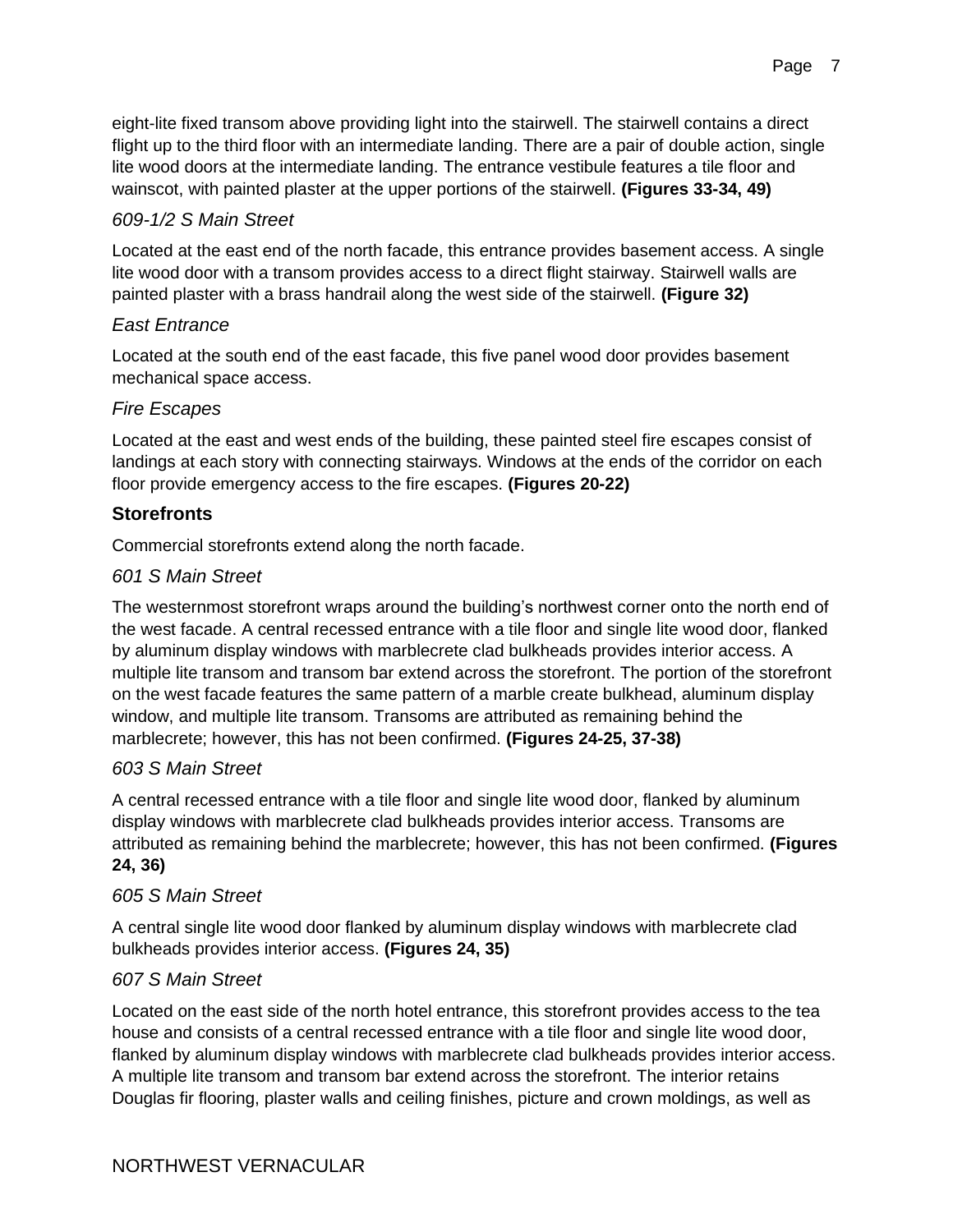#### *609 S Main Street*

This storefront consists of a central recessed entrance with a tile floor and single lite wood door, flanked by aluminum display windows with marblecrete clad bulkheads provides interior access. Transoms are attributed as remaining behind the marblecrete; however, this has not been confirmed. A multiple lite transom and transom bar extend across the storefront. **(Figures 23, 32)**

#### *611 S Main Street*

An offset recessed entrance with a tile floor and single lite wood door provides interior access. Aluminum display windows with marblecrete clad bulkheads extend to the west of the doorway. **(Figures 23, 31)**

#### **Interior**

The interior layout generally corresponds to the functional role(s) of each floor. The basement layout reflects mechanical, storage, and bathhouse functions. The first floor is arranged around the commercial storefronts along S Main Street. The upper floors are organized around the stairwells and two light wells with a double loaded corridor on each floor to provide hotel and office rooms.

#### *Basement*

The east two-thirds of the basement provides mechanical and storage spaces in support of the upper story commercial and hotel functions. The main central volume within these storage spaces provides the artifact storage area; it seems part of the basement may have had retail space but ultimately it is unclear how this space was originally used. A commercial laundry originally shared the west end of the basement with the bathhouse, occupying a small area north of the bathhouse. A concrete floor extends throughout these spaces. **(Figures 44-46, 62)**

The Hashidate Yu bathhouse occupies the western third of the basement. The marble clad concrete bath with built-in benches within the bath is located along the east wall of the space. The bath features a men's portion on the north side and a women's and children's portion on the south. A wood partition wall extends up between the two separate basins. Both areas have tiled floors (hexagonal with blue tile floral motifs and an outer fret band) around the raised bath basin. North of the bath is a marble panel enclosed shower stall and sinks. West of the bath area are lockers and wood benches set on wood platforms with neighborhood business advertisements along the upper canted portions. **(Figures 39-43)**

#### *First Floor*

This floor consists of the building's six commercial spaces, which historically housed retail businesses (food and goods) and personal services. All consist of long, rectangular spaces oriented to S Main Street. Interior finishes vary by space, but generally consist of a Douglas fir finish flooring over a sub floor, with painted plaster walls and ceilings. **(Figure 63)**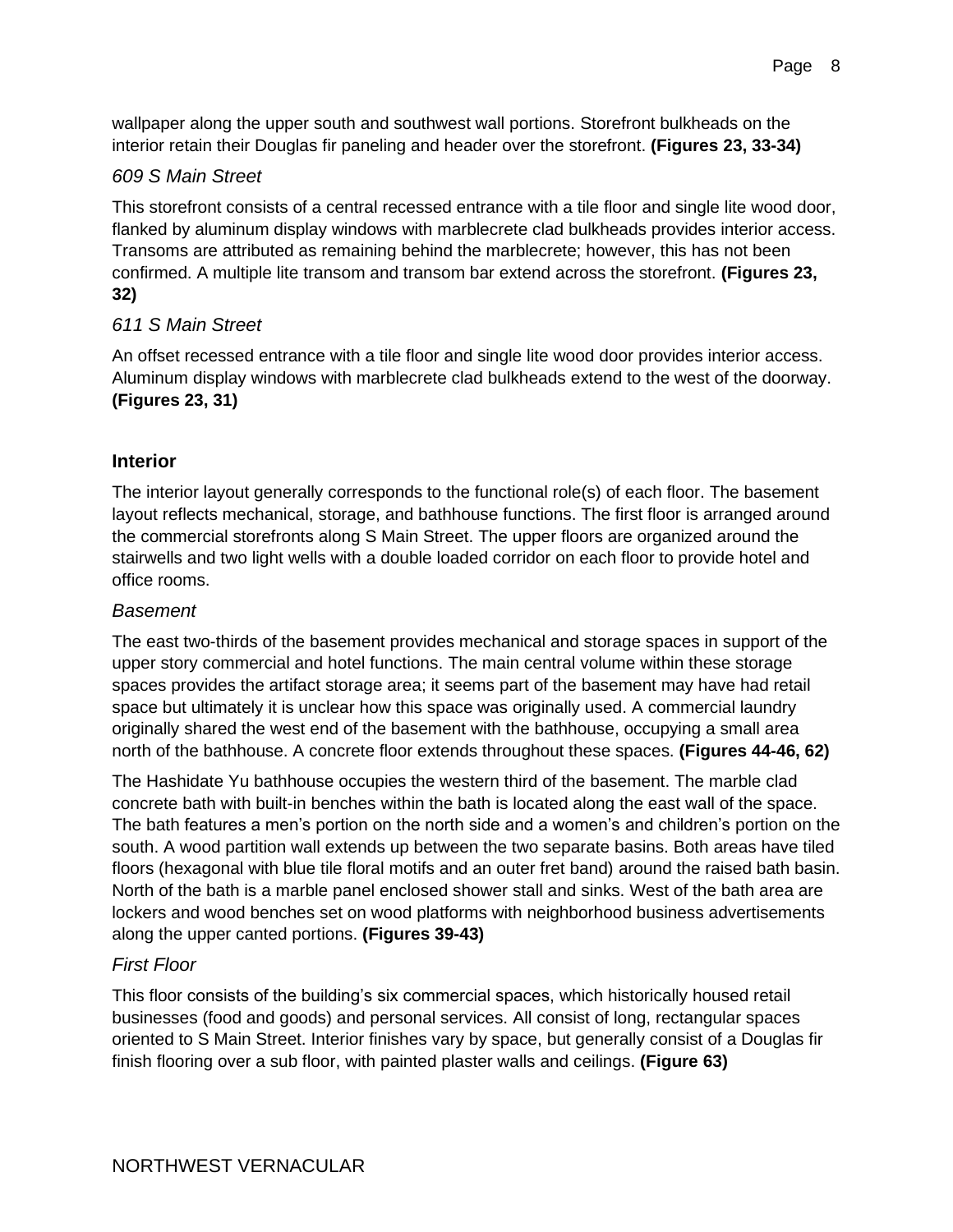#### *Second Floor*

This floor does not extend the full length of the building, due to the site's grade difference. The floor occupies only the western half of the building and contains the building's former professional office spaces, since converted to hotel rooms. A double loaded corridor connects the rooms with the main north stairwell, the southeast stairwell, and the west fire escape. The west light well provides day lighting and ventilation for the inner rooms. The corridor retains its wood and leather flooring, wood baseboard and chair rail, with plaster walls and ceiling finishes. Doorways with wood casings and transom open to the perimeter rooms, which feature painted wood floors and plaster wall and ceiling finishes and wood trim. **(Figures 52, 55, 60, 64)**

#### *Third Floor*

This floor contains the check-in and office functions for the hotel at the top (southeast side) of the north entrance stairway. A double loaded east-west corridor extends along the north portion of the floor between the two fire escapes, the central north stairwell, and the southwest stairwell. Shorter double loaded corridors extend south to service the central hotel office functions and three blocks of rooms created by the two light wells. The corridors retain their wood flooring, carpet floor runner, wood baseboard and chair rail, with plaster walls and ceiling finishes. Doorways with wood casings open to the perimeter rooms, which feature painted wood floors and plaster wall and ceiling finishes and wood trim. **(Figures 51, 56-58, 65)**

The hotel check-in window opens to the central corridor near the top of the north stairs to provide direct access for arriving and departing guests and remains highly intact including the key rack and wood casings. A wood frame window provides access between the corridor and office. Directly north of the office is a guest lobby, accessed by two doorways from the corridor with seating for use as a common area. The apartment manager's office occupies the rooms west of the office. **(Figures 53-54)**

#### *Fourth through Fifth Floors*

These floors share the same layout. A double loaded east/west corridor extends along the north portion of the floor between the two fire escapes, the central north stairwell, and the southwest stairwell. Shorter double loaded corridors extend south to service the three blocks of rooms created by the two light wells. The corridors retain their wood flooring, carpet floor runner, wood baseboard and chair rail, with plaster walls and ceiling finishes. Doorways with wood casings open to the perimeter rooms, which feature painted wood floors and plaster wall and ceiling finishes and wood trim. **(Figures 59, 61, 66-67)**

#### **Vertical Circulation**

Vertical circulation functions primarily to provide street level access to the second through fifth floors, and corresponding egress from these floors, with the north and southwest stairwells providing this function. There are several small utilitarian wood frame stairwells within the basement that connect to individual commercial spaces and transition between the two grade levels (east and west) within the basement. Stairways linked to commercial spaces originally supported use of the basement below each storefront for commercial storage.

#### *Southwest Stairwell*

This quarter turn stairway provides access and egress from the upper floors, connecting with the 302-1/2 Sixth Avenue S entrance. The stairway consists of stained, Douglas fir newels and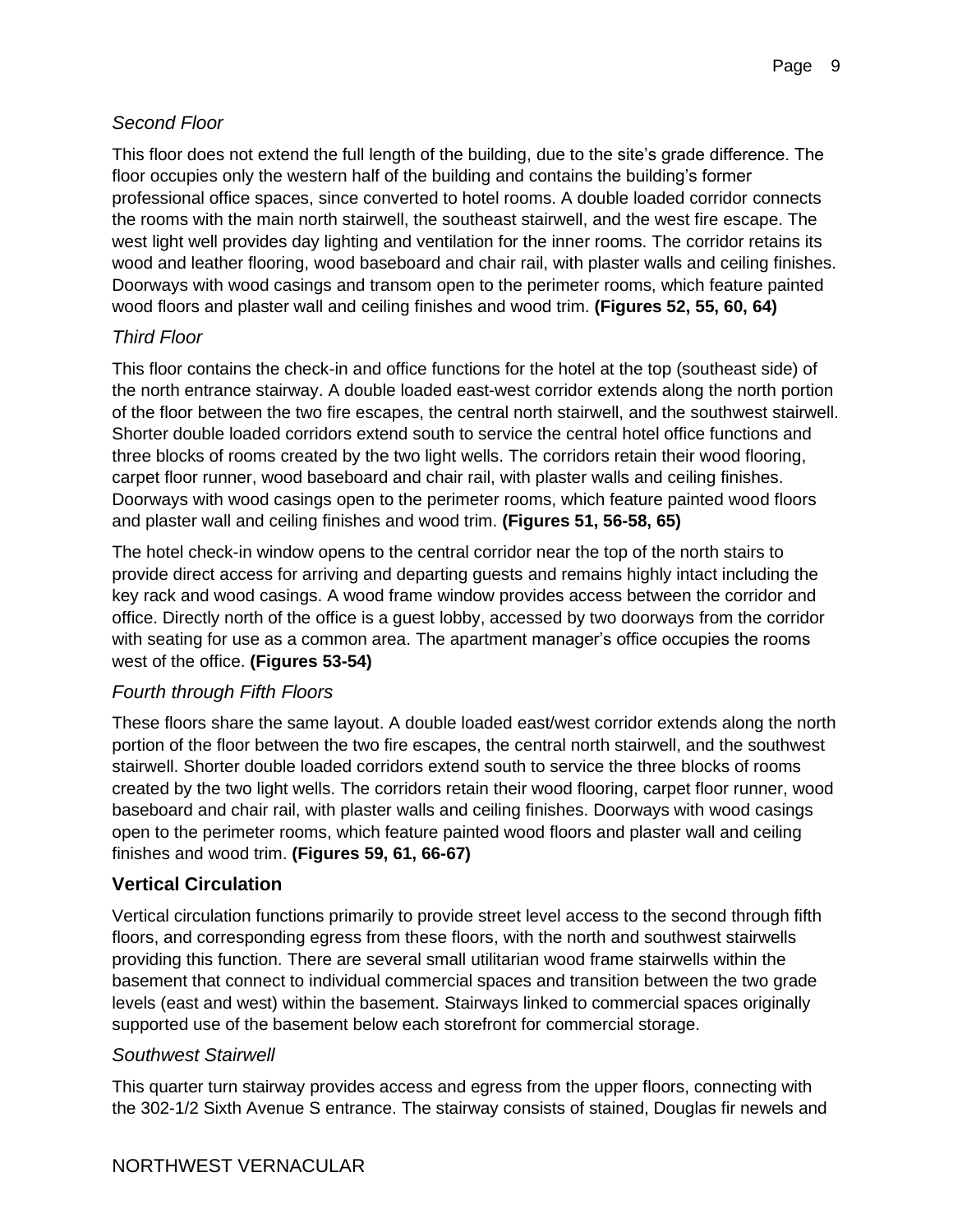drop newels, railings, turned balusters, landings, and baseboard and base cap. Stairwell walls and ceiling are painted plaster. A roof top skylight provides day lighting for the stairwell in addition to windows opening to the west light well. **(Figure 50)**

#### *North Stairwell*

Refer to Entrance 605-1/2 S Main Street for a description.

#### **Alterations**

The following timeline highlights key alterations to the building.

#### *1910s-1920s*

Installation of the fifth window along the second floor, north facade. Based on a photograph in a January 15, 1911 *Seattle Sunday Times* article showing the building shortly after completion, the window was not part of the original construction.

#### *1928*

Damage due to a fire in 611 S Main Street commercial space that at the time operated as a fruit stand business.

#### *Ca. 1945*

Work included removal of the 603-1/2 S Main Street entrance originally providing basement access and converting the former stairwell volume into part of the 605 S Main Street commercial space.

#### *1964*

Work included rebuilding the northeast corner of the building after a 25-ton earth mover rammed the corner. The brick walls up to the parapet collapsed. The building's sheet metal cornice and belt course were removed as part of this work and the existing marblecrete installed at all storefronts and wood display windows replaced with the existing aluminum display windows.

#### *1970-1971*

Work included sprinkler and standpipe additions to the building.

*1990s*

Work included adding skylights over the main north and the southwest stairways.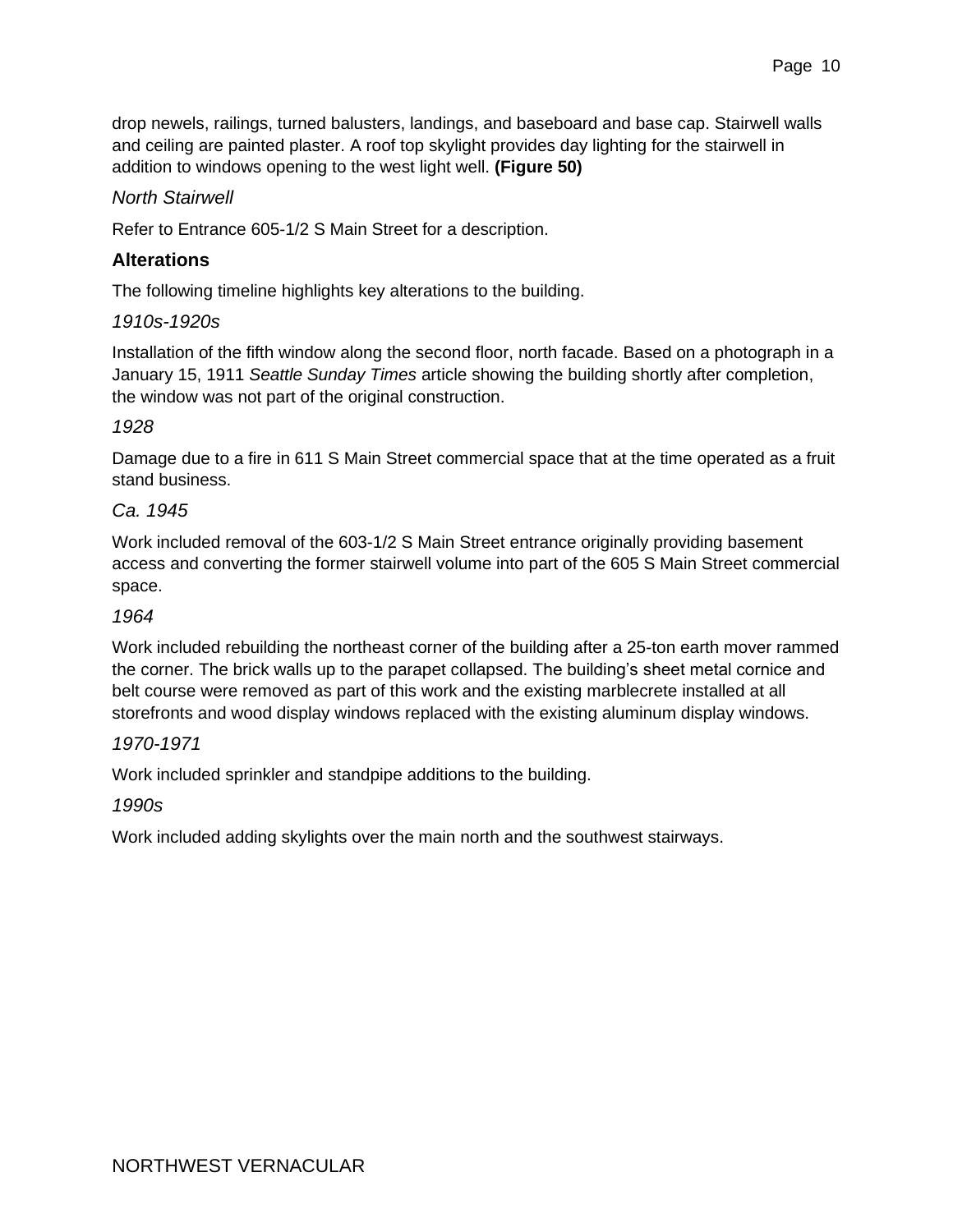# <span id="page-10-0"></span>**3. Historic Context and Significance**

The Panama Hotel embodies a number of significant themes related to the Japanese story in Seattle. The hotel represents the limited work of Sabro Ozasa, the first Japanese architect to practice in Seattle. It also stands within Seattle's Nihonmachi, which was a growing and vibrant Japanese community up until the forced relocation of the Japanese in 1942 during World War II. It contains the Hasidate-Yu, the last known traditional bathhouse or *sento* in Seattle and one of only two known to remain on the West Coast. The bathhouse represents the culturally important social activity of bathing within the Japanese community and was originally one of at least 10 in Seattle. The building also reflects the establishment and growth of the Seattle Japanese Hotel and Apartment Association (SJHAA), the trauma inflicted upon the Japanese during the forced relocation, and the enduring stewardship by the Hori family, who returned to their business after the war and continued to operate the SRO even when residential hotels were a challenge to run and maintain in the city.

Much of the following text is reused from a 2014 Historic Structures Report,<sup>1</sup> utilizing information from the National Historic Landmark nomination (2002, designated 2006) for the Panama Hotel and National Register of Historic Places nomination (1986) for the Seattle Chinatown Historic District. The text has been reorganized for the purposes of this nomination report, with some additional information added.

A National Historic Landmark (NHL), the Panama Hotel stands at the heart of Seattle's *Nihonmachi* (Japantown), as a nationally significant representative of the Japanese immigration experience. The larger neighborhood is commonly known as the Chinatown-International District, or CID. In addition to its status as an NHL, the Panama Hotel is a contributing resource in the Seattle Chinatown Historic District (National Register) and in the International Special Review District (local district). The hotel building, designed by Sabro Ozasa, Seattle's first Japanese (and Asian) architect, historically housed key aspects of daily life for Japanese Americans in Seattle, providing lodging upstairs in the hotel; access to Japanese-owned businesses in the retail spaces, basement, and second floor; and community in the basement's traditional Japanese-style bathhouse or *sento*.

Historian Dr. Gail Dubrow, who wrote the NHL nomination for the building as well as coauthored *Sento at Sixth and Main: Preserving Landmarks of Japanese American Heritage*, identifies the location of the Panama Hotel at the intersection of Sixth Avenue S and S Main Street as "the physical and cultural epicenter of Seattle's Nihonmachi, literally at the heart of the goods and services provided by the Nihonmachi." <sup>2</sup> Dubrow emphasizes the importance of Nihonmachi as "the center of the universe for Japanese immigrants and their American-born children who had made Shiatoru, as they called it [Seattle], their home before World War II."3 Neighboring buildings to the Panama Hotel housed additional hotels and boarding houses, restaurants, barbershops, and grocery stores, all of which helped Japanese immigrants establish a strong sense of community in their new home.

<sup>1</sup> Artifacts Consulting, Inc., "Historic Structures Report: Panama Hotel, Hashidate Yu Bathhouse & Japanese-American Collections," April 30, 2014, commissioned by Historic Seattle.

<sup>2</sup> Gail Dubrow, "Panama Hotel," National Historic Landmark nomination, 2002 (listed 2006), 18.

<sup>3</sup> Gail Dubrow with Donna Graves, *Sento at Sixth and Main: Preserving Landmarks of Japanese American Heritage* (Washington, D.C.: Smithsonian Books, 2002), 1.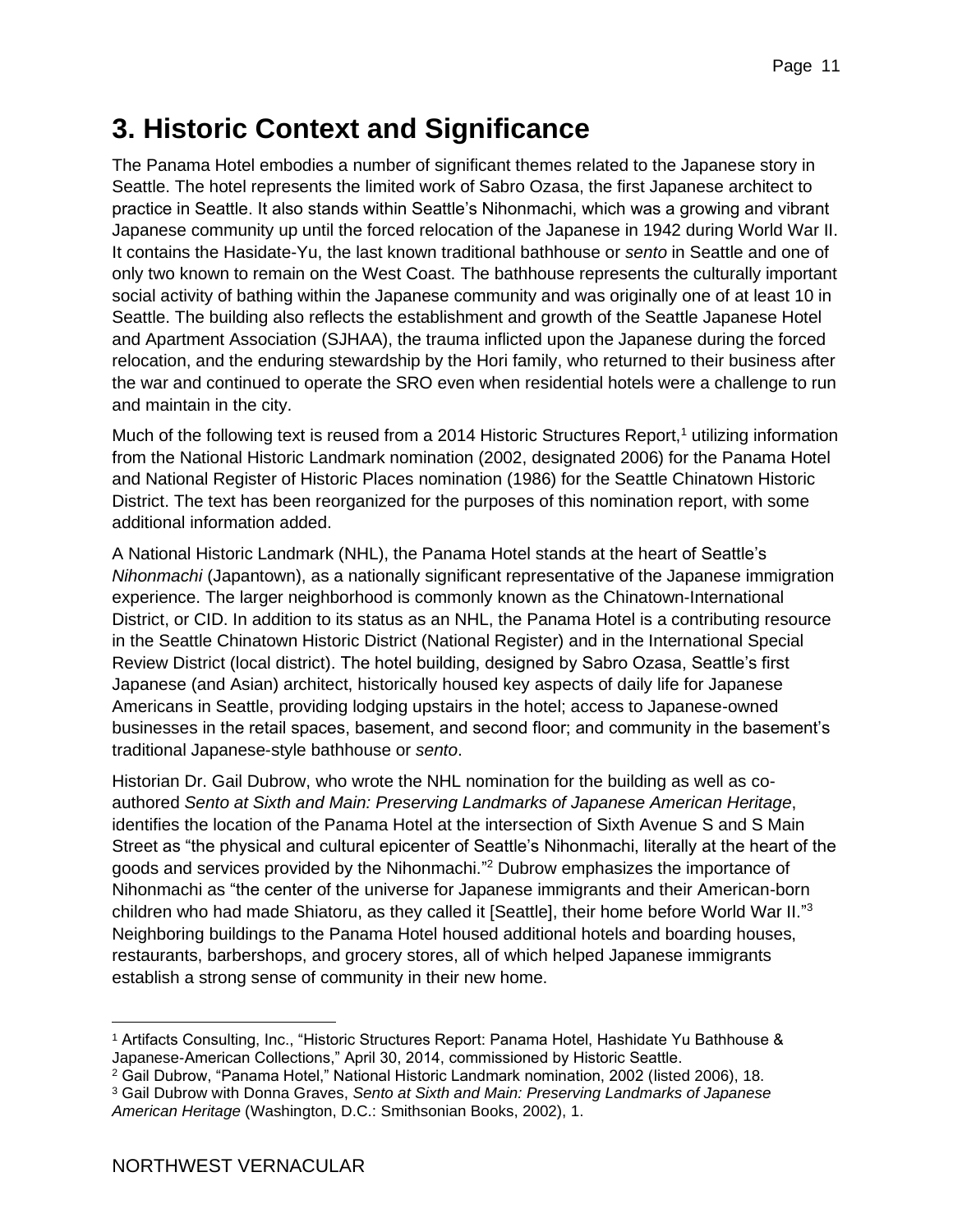### <span id="page-11-0"></span>NEIGHBORHOOD CONTEXT: THE CHINATOWN INTERNATIONAL DISTRICT & NIHONMACHI

The Chinatown International District was primarily developed between 1907 and 1927. Although originally referred to as Chinatown, the neighborhood became home to many different ethnic groups with sub-communities formed within the neighborhood. The Chinese business district was located along S King Street, the Filipino along S Weller Street and west of Maynard Avenue S near King Street, and the Japanese business core (Japantown/Nihonmachi) along S Main Street and the north side of S Jackson Street. Seattle's Japantown was largely located in the area bounded by Yesler Way on the north, 4<sup>th</sup> Avenue S on the west, S Dearborn Street on the south, and 14<sup>th</sup> Avenue S on the east.<sup>4</sup> According to Larry Kreisman, author of the historic district's National Register of Historic Places nomination, "The history of the Seattle Chinatown Historic district is inextricably tied to the history of Asian settlement in Washington, and is characterized by alternating periods of immigration and deportation, cultural florescence, and racial discrimination<sup>"5</sup>

Waves of Chinese, followed by Japanese and Filipino immigrants arrived in Seattle beginning in the last quarter of the nineteenth century.<sup>6</sup> By the mid-nineteenth century, China was in crisis from the devastating effects of war and famine. News of a gold strike in eastern Washington in the 1860s spurred Chinese to immigrate to the Pacific Northwest seeking refuge from conflict at home. This first wave of Chinese immigrants to the Pacific Northwest were primarily men and from southern provinces of Guangdong and Fujian.<sup>7</sup> Construction of a northern transcontinental railroad during the 1870s and 1880s drew Chinese workers to the Pacific Northwest, and many remained in the region after construction was complete, working in other industries, such as canning. Seattle's first Chinatown developed following the Great Seattle Fire of 1889 in the Pioneer Square neighborhood. Chin Gee Hee, a merchant and labor contractor, constructed a brick building to house his Quong Tuck Company on S Washington Street and Second Avenue S, which sparked new development in the area, with Chinese merchants leasing buildings up and down S Washington Street. These businesses included restaurants and shops; the largest merchant shops included the Wa Chong Company, the Quong Tuck Company, and the Ah King Company.<sup>8</sup>

Chinatown continued to grow throughout the late 1800s and early 1900s and S Washington Street became crowded as the number of single male laborers in the district increased. In 1907 the City of Seattle re-graded and widened S Jackson and S King streets, opening up an area east of the railroad tracks and south of the original Chinatown for further development. Goon Dip, a leader in the community and the Chinese Investment group Kwong Kick (Quong Yick)

[https://encyclopedia.densho.org/International\\_District/,](https://encyclopedia.densho.org/International_District/) last updated July 29, 2020.

<sup>4</sup> "International District," Densho Encyclopedia, accessed May 12, 2021,

<sup>&</sup>lt;sup>5</sup> Lawrence Kreisman, "Seattle Chinatown Historic District," National Register of Historic Places Nomination (1986), Section 8, Page 1.

<sup>6</sup> Gail Dubrow and Alexa Berlow, "Vernacular and Popular Architecture in Seattle," in *Shaping Seattle Architecture: A Historical Guide to the Architects*, ed. Jeffrey Karl Ochsner (Seattle and London: University of Washington Press, 2014), 355.

<sup>7</sup> Gwen Perkins, "Chinese Immigrants," *Washington State History Museum* (2007), https://www.washingtonhistory.org/wp-content/uploads/2020/04/chineseImmigrants-1.pdf (accessed December 8, 2020).

<sup>8</sup> Kreisman, Section 8, Page 1.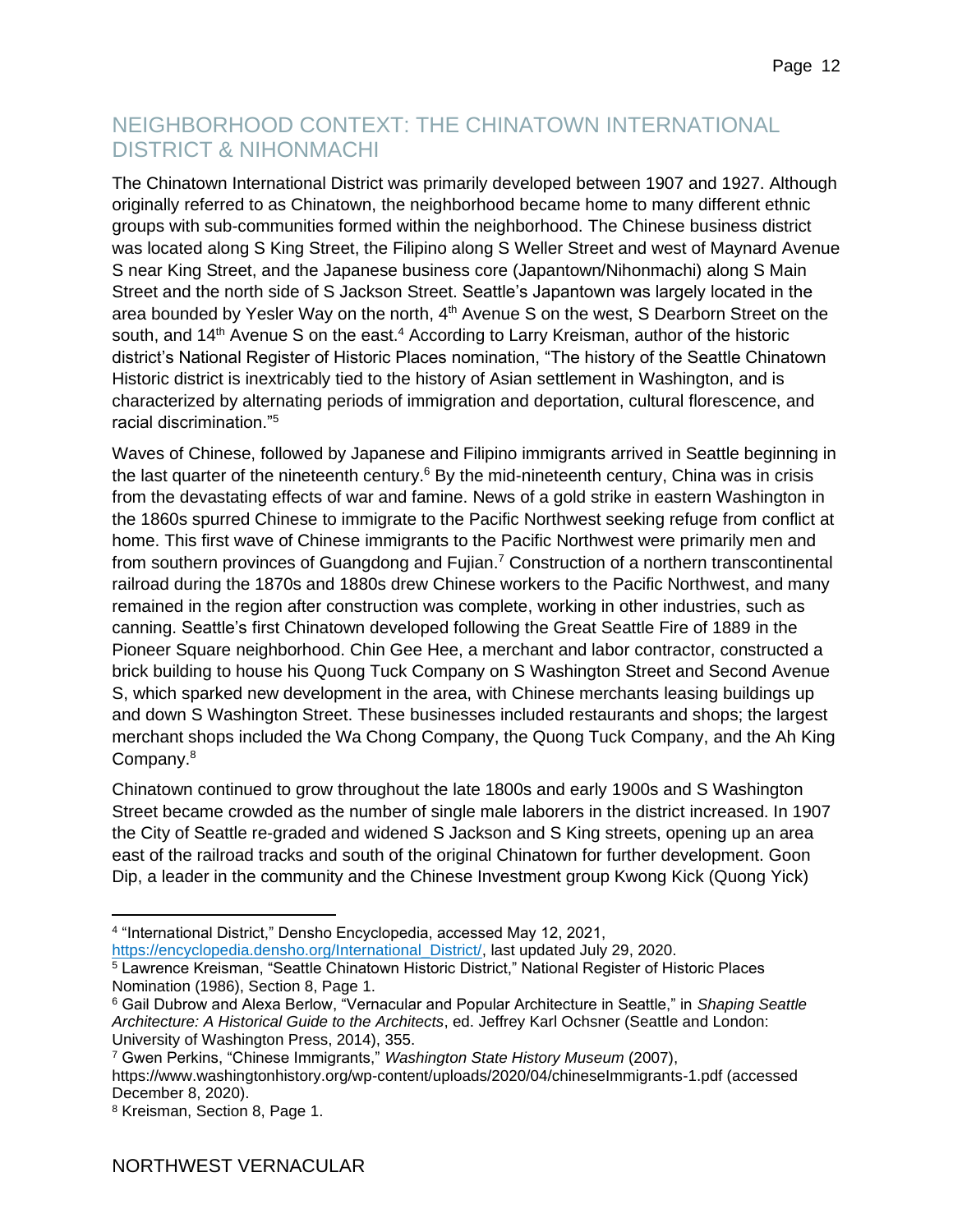Company had a series of buildings erected on S King Street between Eighth Avenue S and Maynard Avenue S.

While Chinatown was growing, the first Japanese settlers began to arrive in Seattle in 1879, reflecting the second wave of Asian immigration to the United States. A number of factors contributed to Japanese leaving their homeland. An American naval delegation, led by Commodore Matthew Perry, arrived in Japan in 1853 to forcibly open Japanese ports to Western trade. As Japan's Meiji government sought to swiftly industrialize the country, many farmers were removed from their land, profoundly impacting the Japanese economy and culture. Japanese arrived in the Pacific Northwest, either directly from Japan or after working on sugar plantations in Hawaii, seeking similar employment opportunities as the Chinese immigrants before them. Filipinos comprised the third wave of Asian immigration to the area, also seeking economic opportunity abroad. The U.S. colonized the Philippines after the 1898 Spanish-American War, which afforded Filipinos status as U.S. nationals (but not full citizenship), allowing them to more easily migrate to the United States.<sup>9</sup>

The Japanese community in Seattle grew quickly, partly due to fewer immigration restrictions than were placed on the Chinese, which included the 1882 Chinese Exclusion Act (prohibiting the immigration of Chinese laborers for 10 years), and anti-Chinese sentiment in Seattle which culminated in a February 1886 riot forcibly expelling hundreds of Chinese from the city. And by the early 1900s the Japanese population exceeded that of the Chinese. Following the regrading along S Jackson and S King streets, the Japanese established what became known as Japantown (Nihonmachi), adjacent to Chinatown, in the area bounded by Yesler Way on the north, 4<sup>th</sup> Avenue S on the west, S Dearborn Street on the south, and 14<sup>th</sup> Avenue S on the east.<sup>10</sup> Japantown's business core was located primarily along S Main Street and the north side of S Jackson Street. Japanese entrepreneurs established thriving businesses with a range of specialties, including trading companies importing Japanese foods, florists (in connection with Japanese-owned and -operated greenhouses), dry-cleaning shops, restaurants, and hotels. Prominent businesses in Japantown included the Panama Hotel and its related storefronts (e.g. Taisho-Do Bookstore), the Higo 10 Cents Store (opened by Sanzo and Matsuyo Murakami in 1909 at a location on Weller Street before moving to the Jackson Building in 1932), and Cherry Land Florist (opened by Tamano and J.M. Kobata in 1932).

A key component of Japantown was the presence of public bath facilities. While public bathhouses were critical for SRO residents during the early twentieth century, city code did not dictate the amount of bathing facilities (i.e. sinks, showers, or baths) per occupant. However, these bathhouses were more than bathing facilities, for the Japanese they were a social and cultural gathering place for Japanese living in the city. By 1914, there were 10 bathhouses south of Yesler Way, nine of which were in SRO hotels, including the Panama, Chicago, Miyajama, Eastern, Markeen, Nippo Ryokan, Yorazuma House, Diamond, and Paris hotels. The number of bathhouses operating in Japantown slowly decreased and by 1936, only three were still in

<sup>9</sup> Matthew W. Klingle, "A History Bursting with Telling: Asian Americans in Washington State," *Center for the Study of the Pacific Northwest, University of Washington History Department,*

https://www.washington.edu/uwired/outreach/cspn/Website/Classroom%20Materials/Curriculum%20Pack ets/Asian%20Americans/Asian%20American%20Main.html (accessed December 8, 2020). <sup>10</sup> "International District," Densho Encyclopedia, accessed May 12, 2021,

[https://encyclopedia.densho.org/International\\_District/,](https://encyclopedia.densho.org/International_District/) last updated July 29, 2020.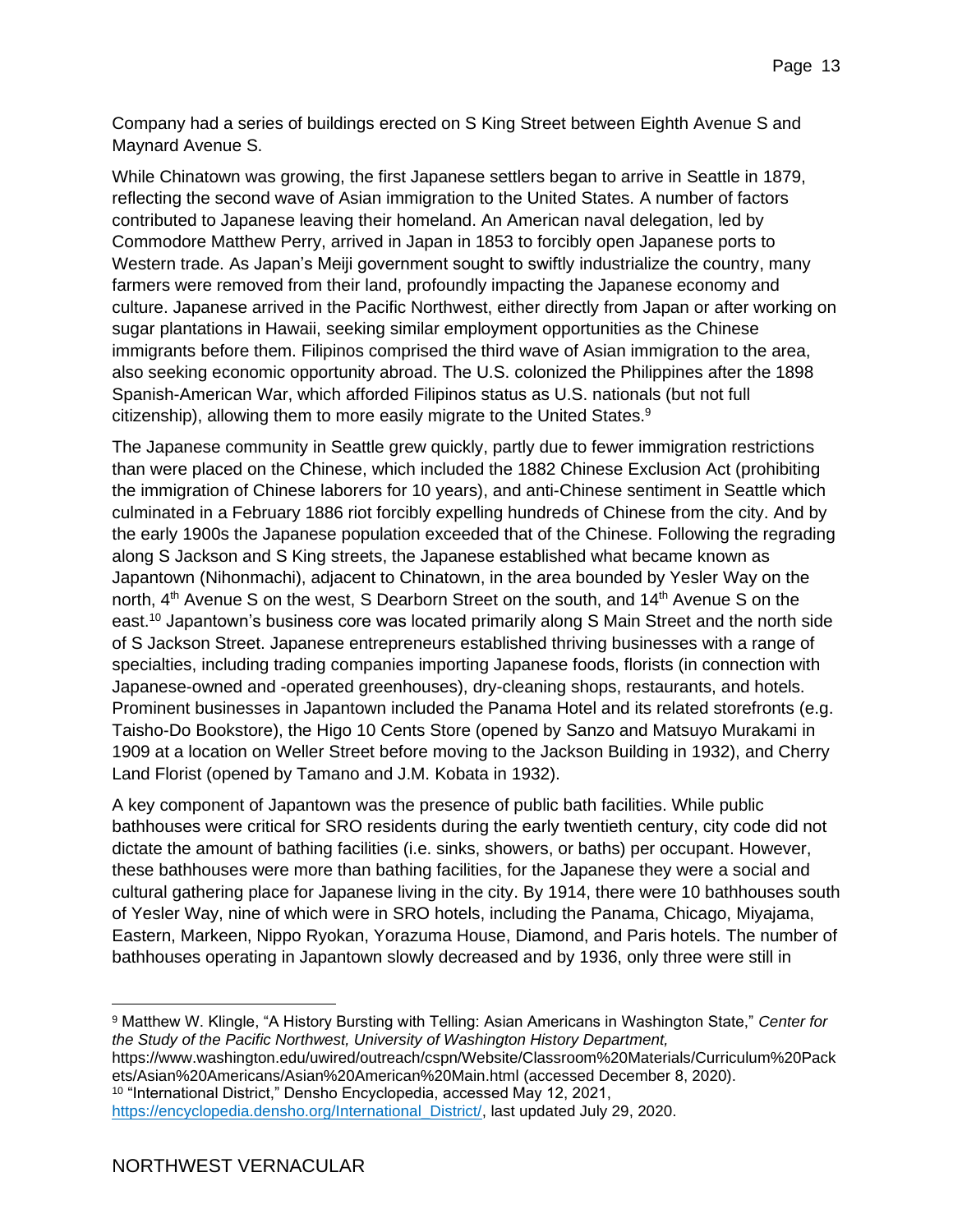operation (Miyako-Yu, Hashidate-Yu in the Panama Hotel, and Hinonde-Yu).<sup>11</sup> Hashidate-Yu continued in operation until the mid-1960s.

The Japanese faced racial discrimination upon their arrival. This intolerance was codified with the passage of immigration legislation in the 1920s. In 1921, Washington State House Bill Number 79, a result of anti-Japanese agitation, extended the state's constitutional prohibition against alien land ownership to also prohibit leasing or renting land. This forced many Japanese, particularly farmers, to find creative solutions to keep their land—through contract farming, lease extensions before the new law took effect, or leasing or buying their property in the names of their American born (Nisei) children. However, the legislature closed those loopholes in 1923 with the passage of Washington State House Bill Number 70, identifying property owned in the name of a child as held in trust for an "alien." This placed further burden on Japanese landowners, who "had to take the further step of putting the children's land in the trust of a white lawyer."<sup>12</sup> Such restrictions likely triggered the decline in the city's Japanese population, which dropped from 8,448 in 1930 to 6,975 in 1940.<sup>13</sup> Japanese had also established themselves in communities, many of them farming, throughout the Puget Sound region and would make special trips into Seattle to frequent the Japanese businesses and use the bathhouses.

Anti-Japanese sentiment further intensified following Japan's attack on Pearl Harbor on December 7, 1941, and the United States' entrance into World War II. President Franklin Roosevelt issued Executive Order 9066 on February 19, 1942, authorizing the Secretary of War and the military to prescribe exclusion zones to restrict or prohibit anyone from entering, remaining in, or leaving. While EO 9066 did not explicitly call out Japanese, its implementation through military orders in proscribed military zones, curfew, voluntary relocation, temporary assembly and, ultimately, forced relocation of all people of Japanese ancestry. Within weeks of evacuation orders, all of the Japanese in Western Washington, Western Oregon, and California were required to gather at assembly centers—Seattle area residents were gathered at the Puyallup Fairgrounds.

Allowed to bring only what they could carry with them to the relocation centers, some Japanese stored their belongings where they could; one such place in Seattle was in the basement of the Panama Hotel, owned by the Hori family. After the end of the war, Japantown, practically empty during the internment, never quite recovered. Many Japanese Americans chose not to return to Seattle and Japanese and non-Japanese laborers working war-related jobs moved into the neighborhood. Of those Japanese Americans who did return to Japantown, not all collected their belongings from the Panama Hotel. The Hori family made attempts to reunite the belongings with their owners over the years, but it was a difficult task particularly when many Japanese families did not return to Seattle after the war. As a result, items from this era remained in the hotel's basement even as the building's ownership shifted from the Hori family to Jan Johnson in 1985. Johnson loaned some of these items for temporary exhibits at the Ellis Island National Museum of Immigrants and the Japanese American National Museum in Los

```
https://depts.washington.edu/civilr/alien_land_laws.htm (accessed December 8, 2020). 
13 Kreisman, Section 8, Page 5.
```
<sup>11</sup> Marie Rose Wong, *Building Tradition: Pan-Asian Seattle and Life in the Residential Hotels* (Seattle, WA: Chin Music Press, 2018), chapter 4 and Map 4-3, Kindle.

<sup>12</sup> Nicole Grant, "White Supremacy and the Alien Land Laws of Washington State," *The Seattle Civil Rights & Labor History Project, University of Washington* (2008),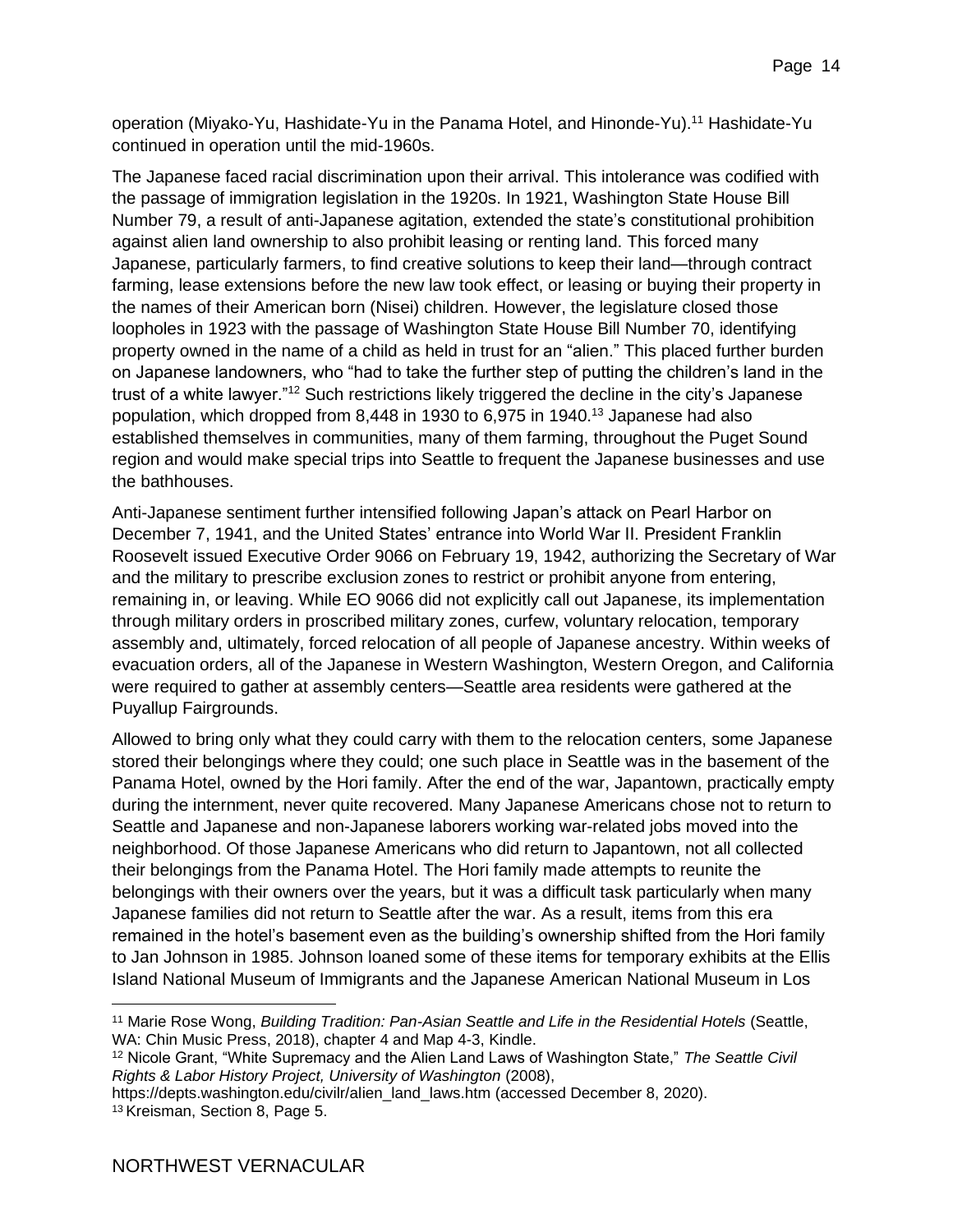Angles in the 1990s. In 2015, a Japanese American Confinement Sites (JACS) grant was awarded by the National Park Service to inventory, catalog, photograph, and research the belongings left in the basement.

The construction of Interstate 5 in the 1960s further altered the character of Nihonmachi and the rest of the Chinatown-International District, as it effectively bisected the neighborhood. A major housing project then went in east of Seventh Avenue S, where the pre-WWII Japanese residential area had been. By the early 1960s, Hashidate Yu, the only public bathhouse to reopen in the district following the end of the war, was closed. **(Figure 11)**

Another significant impact on the district (and historic buildings in general) was the passage and enforcement of stricter building and fire codes. In 1973, *Seattle Times* reporter and religion editor Ray Rupert interviewed hoteliers of downtown residential hotels, including Takashi Hori, about the challenges of running a residential hotel. Hori and the other operators shared their struggles with Rupert, from the fixed income of their residents and guests to the rising costs of meeting city codes. Hotel and apartment fires, specifically the 1970 Ozark Hotel fire and the 1971 Seventh Avenue Apartment fire which together claimed 32 lives, led the city to tighten its fire and housing codes.<sup>14</sup>

In 1973, the neighborhood was designated as a historic district, the International Special Review District, by the City of Seattle. The neighborhood was also listed as a historic district, the Seattle Chinatown National Register Historic District, in the National Register of Historic Places in 1986. The International Special Review District has been expanded over the last few decades and now includes the historic Chinatown, Japantown, and Little Saigon, including historic resources located east of I-5. In 1969, community organizers formed InterIm CDA (ICDA), a nonprofit affordable housing and community development organization based in the Chinatown-International District to serve the Asian American and Pacific Islander community in the district. Since then, InterIm has expanded to serve not only low-income Asian Americans and Pacific Islanders, but also refugee and other immigrant communities throughout Puget Sound.<sup>15</sup> In 1975, the community formed the Seattle Chinatown International District Preservation and Development Authority (SCIDpda) to revitalize and preserve the neighborhood, with a focus on three areas: affordable housing and commercial property management, real estate development, and community economic development and community engagement. As of 2020, SCIDpda owns and/or manages nearly 500 units of affordable housing and 200,000 square feet commercial/retail space in the district.<sup>16</sup>

#### **Single Room Occupancy (SRO) Hotels in the Chinatown-International District & Nihonmachi**

The Panama Hotel's role as a Single Room Occupancy (SRO) hotel is significant, particularly in light of its location and ownership/management. As Chinatown and Nihonmachi were established, the majority of early Asian immigrants to the neighborhood were single men. Initially SROs provided affordable housing for single men working in the city or neighboring

<sup>14</sup> Ray Rupert, "Third-Class Hotels: First-Class Struggle," *The Seattle Times*, December 21, 1973: D-1. <sup>15</sup> InterIm CDA, "Who We Are," *InterImCDA*, https://interimcda.org/who-we-are/ (accessed December 8, 2020).

<sup>&</sup>lt;sup>16</sup> "Seattle Chinatown International District Preservation and Development Authority (SCIDpda)," <https://scidpda.org/> (accessed June 17, 2020).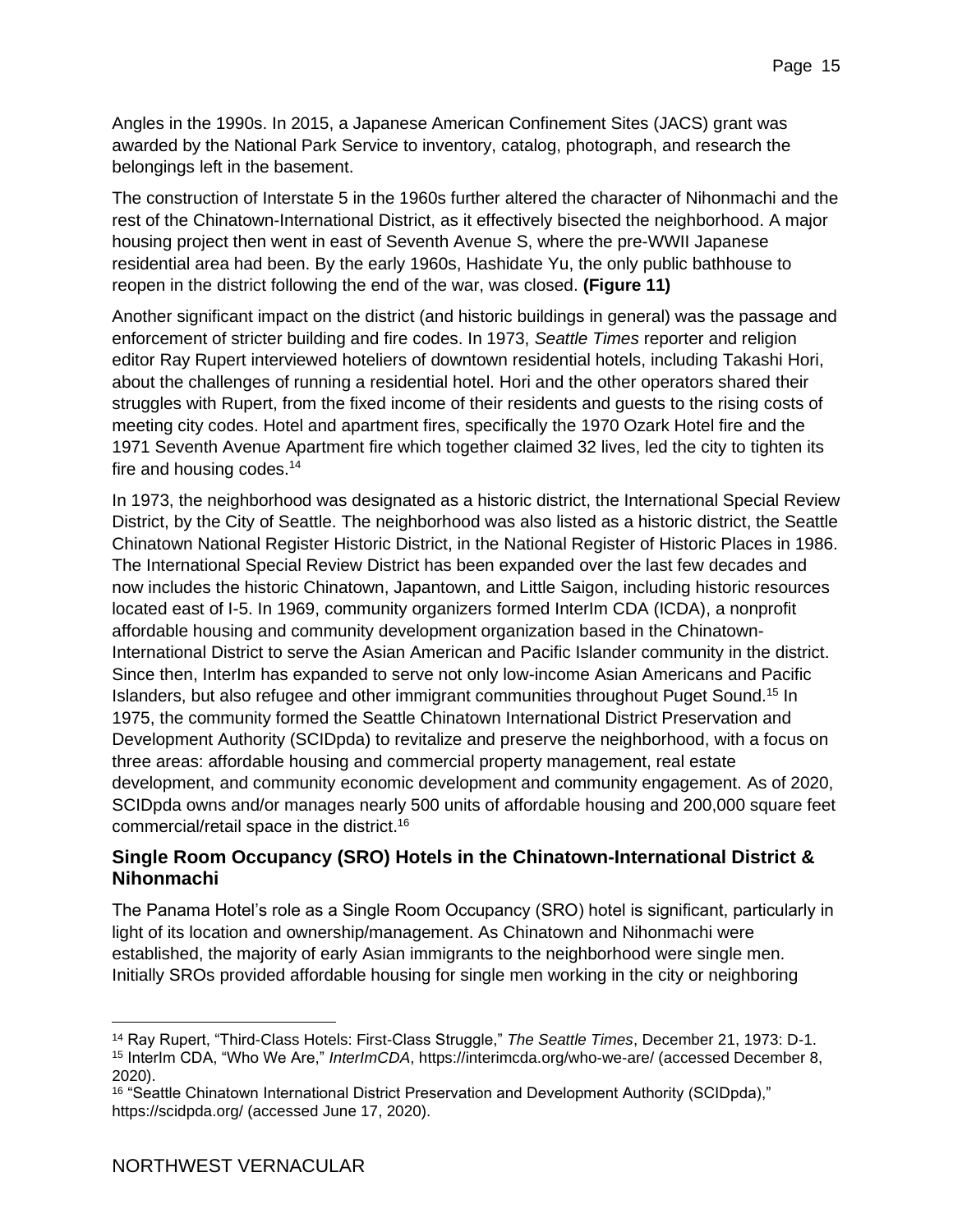industries with accessibility to other services (e.g. barbershops, restaurants, bathhouses).<sup>17</sup> SROs were common throughout Seattle's urban core and were primarily constructed between ca. 1900 through ca. 1920. Construction of SRO hotels dwindled during the 1920s as apartment buildings increased in popularity.<sup>18</sup> As residential hotels, SROs catered to a transient and then permanent work force corresponding with the city's increasing population; Seattle had a population of just over 3,500 in 1880 and steadily climbed to nearly 43,000 in 1890, 237,000 by 1910, and over 300,000 in 1920.<sup>19</sup>

Paul Groth delves into the history of SROs in the United States in *Living Downtown: The History of Residential Hotels* (1994). They were not simply homes to single men working blue collar jobs or to prostitutes, but historically provided affordable housing for temporary or low income workers, those wanting to live downtown, and individuals seeking the freedom that shared housing did not allow. As the most inexpensive type of residential hotel, SROs were comprised almost entirely of residential rooms with very few tourist rooms available for nightly rental.<sup>20</sup>

In Seattle, according to Dr. Marie Wong in *Building Tradition: Pan-Asian Seattle and Life in the Residential Hotels* (2018), nightly rental rates for SROs south of Yesler Way ranged between \$.10 and \$.50 between 1900 and 1930.<sup>21</sup> In 1910, there were listings for over 200 SROs in Seattle between Yesler Way and Charles Street and from the waterfront to 14<sup>th</sup> Avenue S.<sup>22</sup> Other SRO buildings constructed contemporary with the Panama Hotel in or near Nihonmachi with Japanese ownership interests include the Astor Hotel (628 S Washington Street, 1909) and the Hotel Puget Sound (718 6<sup>th</sup> Avenue S, 1914). In 1908, Japanese operated fifty hotels and SROs in Seattle and by 1920, hotel and apartment operation comprised 26% of the jobs held by Japanese in the city.<sup>23</sup> These business owners formed a business association, the Seattle Japanese Hotel and Apartment Association (SJHAA), and began meeting in January 1910. What began as a support for business owners, expanded over the years to host social gatherings and events for the owners' families. The SJHAA ceased operating between 1942 and 1949, but resumed business in 1949 with only eight fewer hotels than before the war.<sup>24</sup>

### <span id="page-15-0"></span>CONSTRUCTION & USE OF THE BUILDING

Notice of construction at the southeast corner of South Main Street and Sixth Avenue South appeared in the March 27, 1910 issue of *The Seattle Times.* <sup>25</sup> S. (Sabro) Ozasa is listed as the architect for the five-story brick building, to measure 60 feet by 120 feet. Construction commenced soon after this article and was completed by the end of 1910 or beginning of 1911, with the finished building appearing in a photo in the January 15, 1911, issue of the *Seattle Times*. <sup>26</sup> Upon completion, the building featured six storefronts available for retail businesses on

<sup>17</sup> Dubrow and Berlow, "Vernacular and Popular Architecture in Seattle," 356.

<sup>18</sup> Wong, *Building Traditions*, 149-150.

<sup>19</sup> Mimi Sheridan, "Seattle Apartment Buildings, 1900 – 1957 Multiple Property Submission," National Park Service (2008), E11, E14, E19.

<sup>20</sup> Paul Groth, *Living Downtown: The History of Residential Hotels in the United States* (Berkeley, CA: University of California Press, 1994), 8.

<sup>21</sup> Wong, chapter 3, Kindle.

<sup>22</sup> Wong, chapter 4, Kindle.

<sup>23</sup> Wong, chapter 5, Kindle.

 $24$  Ibid.

<sup>25</sup> "Summer Building Should be Heavy," *Seattle Sunday Times*, March 27 1910: Part III, 10.

<sup>26</sup> "New Panama Hotel at Main and Sixth South," *Seattle Sunday Times*, January 15, 1911: 12.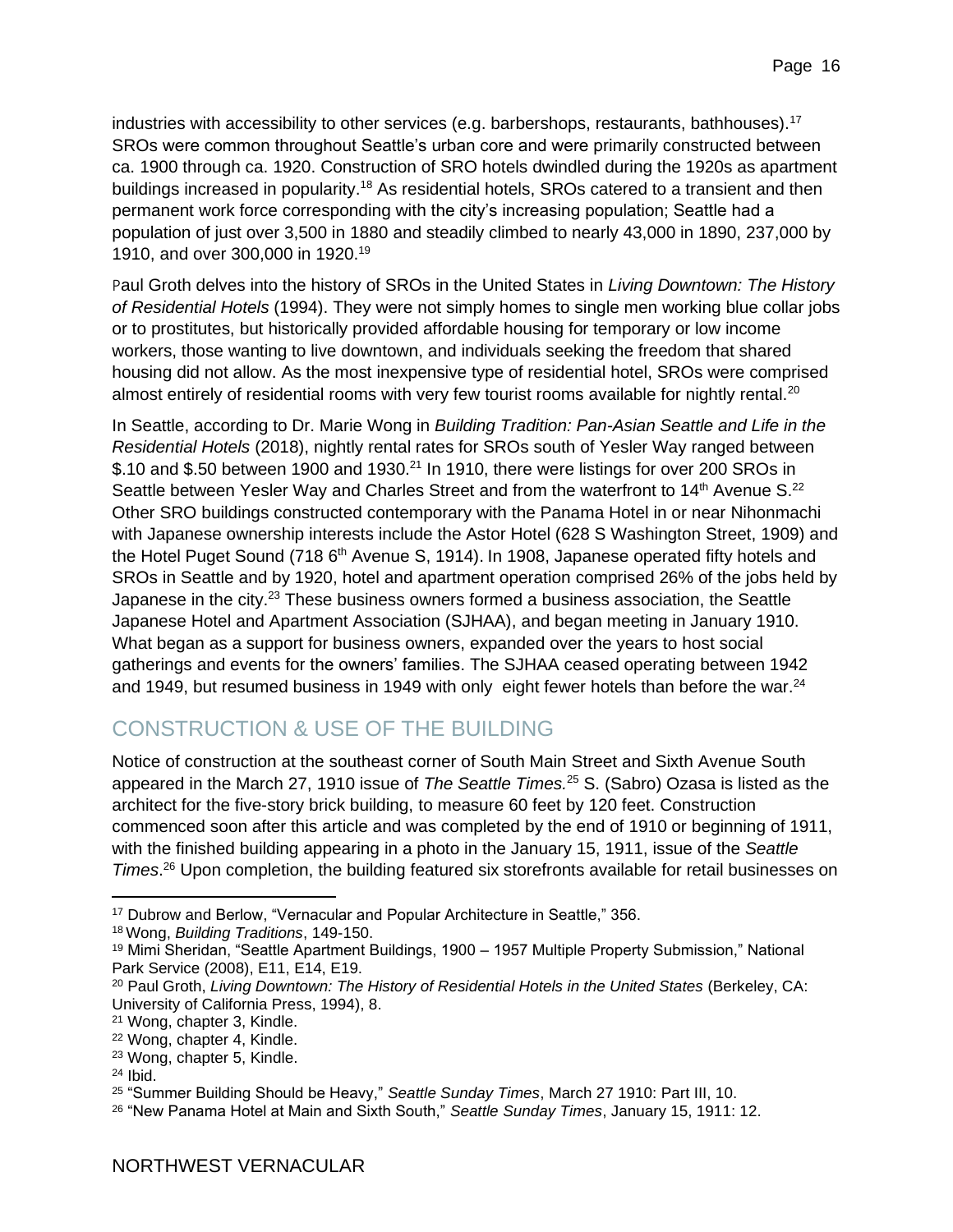the north facade, basement retail spaces (the exact number of which are unknown), a basement bathhouse, a floor for professional office spaces, and three floors of hotel rooms.

The NHL nomination for the Panama Hotel building traces the building's development and ownership. At the time of construction, the owner of the property was the West Coast Building Company, with the owners of record listed as August Packard, a lawyer, and George Ward, vice president of the Oriental Trading Company. According to Dubrow, this type of ownership was not uncommon during this time, "Because of the prohibitions against alien land ownership in the Washington State constitution, bicultural umbrella companies were a common mechanism for allowing Japanese Americans into the real estate market at the time."<sup>27</sup> In fact, Japanese immigrants were not able to become naturalized American citizens until the 1952 Immigration Act, which eliminated race as a basis for naturalization.<sup>28</sup> The West Coast Building Company were the developers of the building, F. Fujii was the Japanese hotel proprietor.<sup>29</sup> The original proprietor of the bathhouse was T. Ohme, eventually taken over by the Sano family, Fukuo and Shigeko. Over the next several years, it appears that a couple of different corporations owned the building and hotel— Sound Trading Investment from 1915–1920 and Enterprise Investment Company in 1925—but this may simply reflect name changes, rather than actual ownership changes.

The building continues to host the Panama Hotel on its upper floors with six retail storefronts on the north facade, only four of them occupied. The Panama Hotel Teahouse occupies two storefronts, Bill Gaylord's art gallery occupies on storefront, and a photographer/artist occupies another storefront. The bathhouse closed in 1964 and has remained vacant. The basement retail spaces serve as storage for the Panama Hotel and also contain personal belongings left in the basement during the forced relocation of the community's Japanese during World War II. The building, which has stood on the corner of Sixth and Main for more than 100 years, has only had a few owners, with the Hori family owning the building the longest, from 1938–1985.

#### **Hotel**

A number of proprietors managed the Panama Hotel during its first decades in business. T. Maedo and M. Miyuta appear as managers in the city directories between 1914 and 1931; the men are listed together, individually, or with other managers throughout this period. In 1917, I. Yasui is listed as the manager. Then in 1931, M. Tatsumi took over ownership and management of the Panama Hotel. **(Figures 4-8, 14, 17-18)**

Takashi Hori and his father, who had previously managed a different apartment building, purchased the Panama Hotel and took over its operation in 1938. The Hori family consisted of Sanjiro and his wife Toyo, along with their five children—two sons, Takashi and Fukashi, and three daughters, Aiko, Florence, and Toyome. Takashi Hori was born in 1918; the second child born to Sanjiro and Toyo, but their firstborn son. Takashi's father, Sanjiro, was born in November 1875 in the Kumamoto Prefecture in Japan. Sanjiro was the second born son traditionally the firstborn son inherited the family property and business(es). Sanjiro left home to

<sup>27</sup> Dubrow, "Panama Hotel," 20.

<sup>28</sup> "Immigration Act of 1952," *Densho Encyclopedia*,

[https://encyclopedia.densho.org/Immigration\\_Act\\_of\\_1952/](https://encyclopedia.densho.org/Immigration_Act_of_1952/) (accessed September 2, 2021). <sup>29</sup> David A. Rash, "Panama Hotel," *Society of Architectural Historians: SAH Archipedia*, eds. Gabrielle Esperdy and Karren Kinsley (2012), https://sah-archipedia.org/buildings/WA-01-033-0076 (accessed December 9, 2020).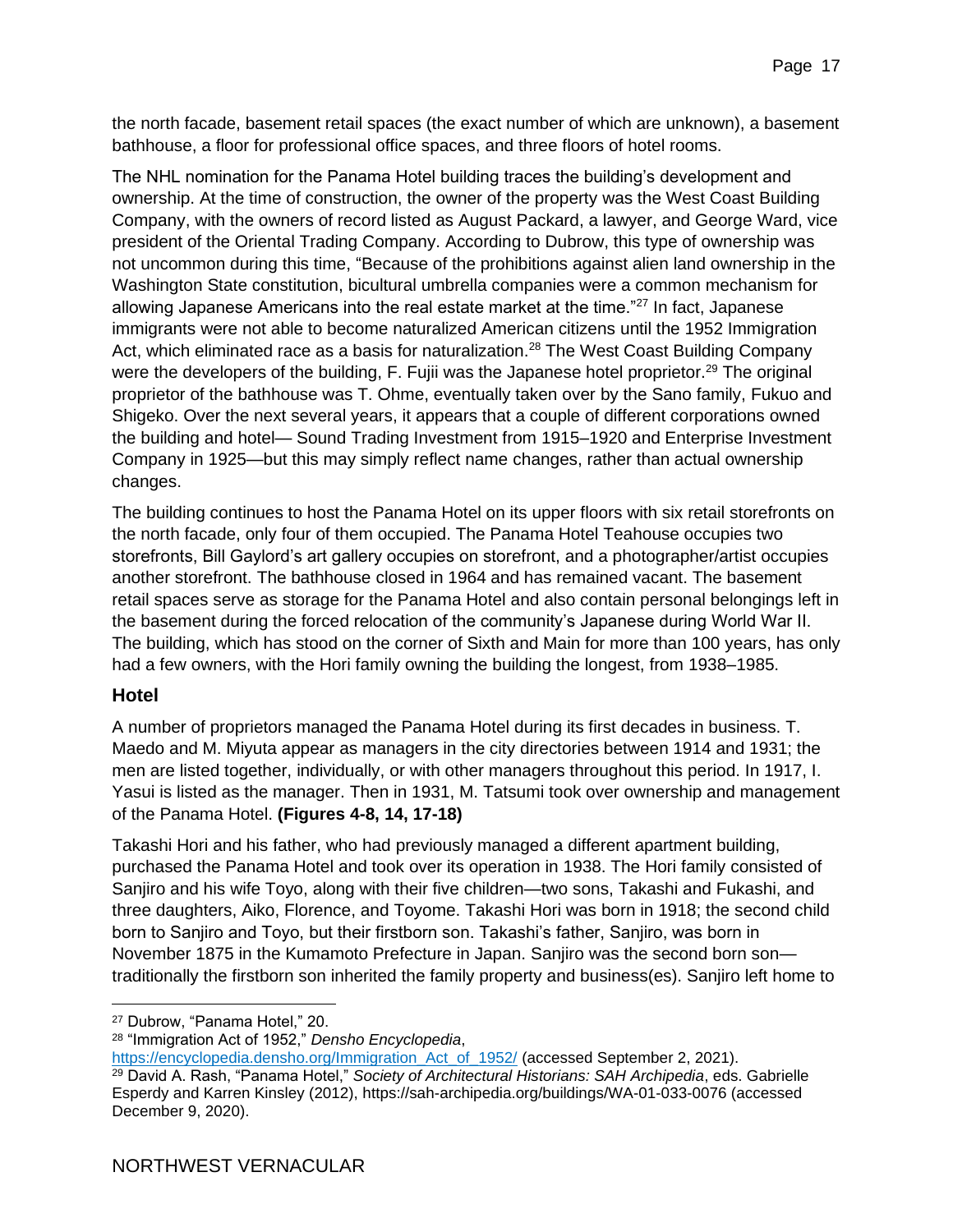travel to Hawaii as a *dekasegi* (one who works away from home to earn a living). He earned enough to buy land in Japan, but left on another *dekasegi* trip in 1906 to head to San Francisco. The ship he was on changed course following San Francisco's massive earthquake that year, and Sanjiro ended up in Seattle. Sanjiro worked in saw mills and married his wife, Toyo. After breaking his leg, he settled with his family in Seattle. In partnership with a friend, Sanjiro purchased a *meshiya*, or diner, in Seattle's Japantown—the diner was located in the front of the building with lodging room upstairs. The Hori Family initially lived in quarters behind the diner, but eventually rented a room upstairs. Takashi and his siblings then spent their childhood growing up in Nihonmachi and attending school at Bailey Gatzert Elementary at 12<sup>th</sup> and Weller streets and later Broadway High School.<sup>30</sup>

Sanjiro eventually sold the diner and began leasing an apartment building at 6<sup>th</sup> and Columbia, where the family soon moved. When Takashi was 16, his father transferred the family's bank accounts at Sumitomo Bank into Takashi's name. Takashi helped his family run the business, even while attending high school. After he graduated, he attended the University of Washington to study accounting. In the meantime, Sanjiro observed the Japanese hotel business and determined it to be a better financial investment than apartments, when many tenants struggled to pay rent during the Depression years. When the Panama Hotel came up for sale in 1938 for \$20,000, Sanjiro purchased it.<sup>31</sup>

In the midst of the Hori family's early ownership of the Panama Hotel, the world was at war. The United States officially entered the conflict after the Japanese bombing of the U.S. naval base at Pearl Harbor in Honolulu on December 7, 1941. On February 19, 1942, President Franklin Delano Roosevelt issued Executive Order 9066, which opened the pathway to forced removal and incarceration of persons of Japanese descent—both foreign born/immigrants (*Issei*) and American citizens (*Nisei*)—from the west coast. Over a period of six months, over 120,000 individuals of Japanese descent were forced to leave their homes, businesses, and belongings.<sup>32</sup> The Hori family, along with their neighbors and friends of Japanese ancestry, were held at the Puyallup fairgrounds before being relocated to the Minidoka Relocation Center in southern Idaho, one of 10 civilian relocation camps administered by the War Relocation Authority.<sup>33</sup> All 10 camps were located in remote areas; the other 9 camps were located at Heart Mountain in Wyoming, Tule Lake and Manzanar in California, Poston and Gila River in Arizona,

<sup>30</sup> Jenny Nakao Hones, "Mr. Hori and the Panama Hotel, a Nisei Story – Part 1," *Discover Nikkei*, September 10, 2012, http://www.discovernikkei.org/en/journal/2012/9/10/hori-and-panama-hotel-1/ (accessed December 8, 2020); Jenny Nakao Hones, "Mr. Hori and the Panama Hotel, a Nisei Story – Part 2," *Discover Nikkei*,September 17, 2012, http://www.discovernikkei.org/en/journal/2012/09/17/hori-andpanama-hotel-2/ (accessed December 8, 2020).

<sup>31</sup> Jenny Nakao Hones, "Mr. Hori and the Panama Hotel, a Nisei Story – Part 3," *Discover Nikkei*, September 24 2012, http://www.discovernikkei.org/en/journal/2012/09/24/hori-and-panama-hotel-3/ (accessed December 9, 2020).

<sup>32</sup> "Executive Order 9066: Resulting in the Relocation of Japanese (1942)," *Our Documents*, <https://www.ourdocuments.gov/doc.php?flash=false&doc=74> (accessed May 12, 2021), Information excerpted from *Documents from the National Archives: Internment of Japanese Americans* (Dubuque, Iowa: Kendall/Hunt Publishing Company, 1989) p. 9–10.

<sup>33</sup> Jenny Nakao Hones, "Mr. Hori and the Panama Hotel, a Nisei Story – Part 4," *Discover Nikkei*, October 1 2012, http://www.discovernikkei.org/en/journal/2012/10/1/hori-and-panama-hotel-4/ (accessed December 9, 2020); "War Relocation Authority," *Densho Encyclopedia*,

[https://encyclopedia.densho.org/War\\_Relocation\\_Authority/#Planning\\_the\\_Camps](https://encyclopedia.densho.org/War_Relocation_Authority/#Planning_the_Camps) (accessed September 2, 2021).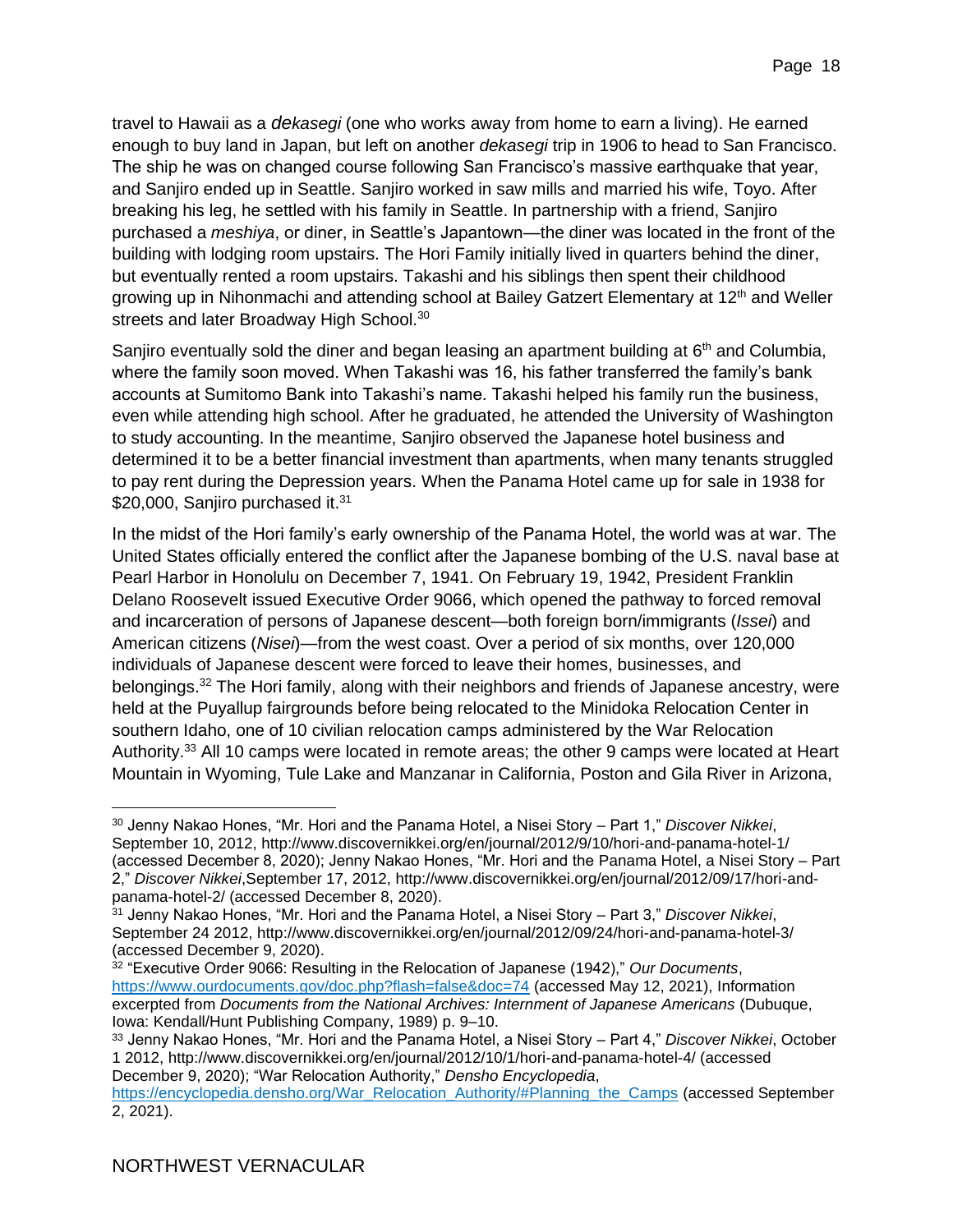Granada in Colorado, and Jerome and Rowher in Arkansas.<sup>34</sup> Prior to the forced relocation and incarceration, the Hori family allowed members of the Japanese community to store their belongings in the Panama Hotel's basement.<sup>35</sup> The Japanese had less than 40 days from when EO 9066 was signed and the first orders removing Japanese from nearby Bainbridge Island. Japanese scrambled to prepare for their relocation to unknown locations, many of them selling what they could with a few able to safely store their belongings, as the Hori family offered at the Panama Hotel. The boarded-up Higo Variety Store was looked after by the owners of the neighboring Jackson Loan Office pawn shop—Julius Blumenthal and Maurice Zimmer—who ensured the Murakamis' bills were paid and their store was not vandalized.<sup>36</sup> Others were not as fortunate and returned to vandalized property and businesses rented out rather than awaiting their return.

Takashi and his brother Fukashi briefly returned to Seattle in September 1944 to sort through belongings stored in the building's basement, and were actually the first known Japanese American civilians to travel without escort in the region, following the forced relocation.<sup>37</sup> It was not until January 1945 that the majority of those of Japanese descent were able to return to the west coast. While some, like the Horis and Murakamis, returned to Seattle's Japantown, many others did not. The businesses that resumed in Japantown provided familiar goods and services to returning Japanese families, but the number of businesses dwindled as the area's demographics shifted.<sup>38</sup>

The Horis originally left the Panama Hotel under the management of John Davis and Company in 1942. This arrangement did not last long and the Horis leased it to someone else (or John Davis and Company arranged the lease); it appears that was A.D. Munro, beginning in March 1943.<sup>39</sup> The Horis chose not to renew the lease when it seemed they'd be able to return to Seattle. According to Takashi,

"However, when I came back in August and I asked them that I want to take over, they just refused to turn the keys over to me. They said no…and they just refused to give me the keys until I hired an attorney to send them papers saying that they had to do it and finally got my keys back for the hotel."<sup>40</sup>

According to an interview of Takashi Hori, Yoshito Mizuta, and Elmer Tazuma—former hotel operators in Japantown—most other hotel operators did not face the challenge the Horis did,

<sup>34</sup> "Executive Order 9066: Resulting in the Relocation of Japanese (1942)," *Our Documents*.

<sup>35</sup> Jenny Nakao Hones, "Mr. Hori and the Panama Hotel, a Nisei Story – Part 5," *Discover Nikkei*, October 8 2012, http://www.discovernikkei.org/en/journal/2012/10/8/hori-and-panama-hotel-5/ (accessed December 9, 2012).

<sup>36</sup> Kery Murakami, "A Small Piece of Japantown Preserved," *Seattle Post-Intelligencer,* September 29, 2008,<https://www.seattlepi.com/local/article/A-small-piece-of-Japantown-preserved-1286748.php> (accessed May 12, 2021).

<sup>37</sup> "Seattle Japanese Pick Up Belongings, Yearn to Stay," *The Seattle Times*, September 22, 1944, 13. <sup>38</sup> Kathleen Kemezis, "Higo Variety Store (Seattle)," *Historylink.org The Free Online Encyclopedia of Washington State History*, August 8, 2009,<https://www.historylink.org/File/9094> (accessed May 12, 2021); Dubrow, "Panama Hotel," 19.

<sup>39</sup> Robert Mahaffay, "Japanese Bath Is 'Discovered' in Hotel 'Cave,'' *The Seattle Times*, September 24, 1944, 2.

<sup>40</sup> Takashi Hori, Yoshito Mizuta, and Elmer Tazuma, interview by Dee Goto, June 8, 1999, transcript and recording, Densho Digital Archive, Densho Visual History Collection, Densho Digital Archive, [https://ddr.densho.org/media/ddr-densho-1000/ddr-densho-1000-25-transcript-d32e3fffd3.htm.](https://ddr.densho.org/media/ddr-densho-1000/ddr-densho-1000-25-transcript-d32e3fffd3.htm)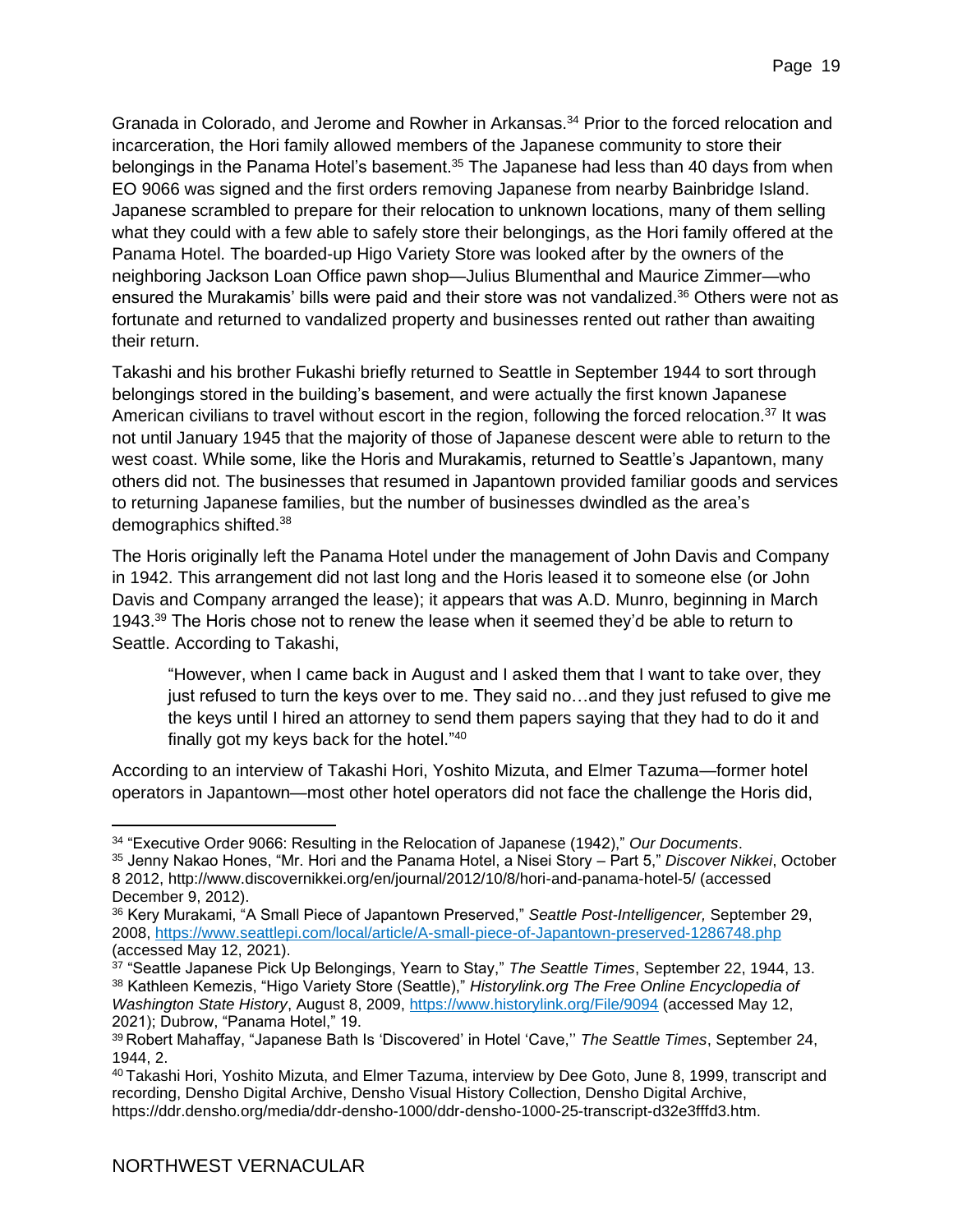with Takashi indicating the nearby Northern Pacific and Atlas Hotel had management agreements that worked well. In the interview Takashi stated that the Takemuras at the Pacific Hotel had a similar problem to his family upon their return, but he did not elaborate.<sup>41</sup>

Sanjiro Hori eventually retired, passing away in 1954 after a long illness.<sup>42</sup>Takashi took over ownership of the building and continued to own and manage the hotel, alongside his own family—his wife Lily Morinaga and their two children, Susan and Robert—until 1985.<sup>43</sup>

The Hori family sold the building and hotel business to Jan Johnson in 1985. Johnson has taken her role as steward of the building and its important story seriously; she continues to operate the Panama Hotel on the upper floors of the building and has renovated three of the six storefronts, two of which house The Panama Hotel Tea and Coffee House. Historic photographs of the building and Nihonmachi highlight the interior of the tearoom. The building was already listed as a contributing resource in the National Register of Historic Places for the Seattle Chinatown Historic District, and historian Gail Dubrow sought further recognition for the building because of its national role in the Japanese American story. In 2006, they succeeded in getting the National Park Service to list the Panama Hotel as a National Historic Landmark for its association with the immigration of Japanese to the United States and its connection with an important cultural aspect of Japanese life.

#### **Professional Office Spaces**

The second floor in the Panama Hotel building is accessible from the intermediate landing of the Panama Hotel's primary stairwell. Due to the building's construction on a sloped lot, the second floor is almost a mezzanine level and exists only at the west end of the building (above the storefronts at 601, 603, and 605 S Main) rather than extending the entire length of the building. Businesses often advertised their presence here by placing signs in their windows, evidenced in historic photographs of the building. A complete list of businesses is unavailable, but companies or individuals rented space on the floor during the following years:

*1912*

• B. K. Sugiura and S. Ikeda, Japanese Interpreters. Rooms 1 and 2.

*1916*

- S. Watanabe. Japanese interpreter.
- T. Nagasawa, dentist.
- B. Ishibashi, dentist.

<sup>41</sup> Takashi Hori, Yoshito Mizuta, and Elmer Tazuma, interview by Dee Goto.

<sup>42</sup> "Sanjiro Hori," *The Seattle Times*, September 15, 1954, 45.

<sup>43</sup> Jenny Nakao Hones, "Mr. Hori and the Panama Hotel, a Nisei Story – Part 6," *Discover Nikkei*, October 15 2012, http://www.discovernikkei.org/en/journal/2012/10/15/hori-and-panama-hotel-6/ (accessed December 9, 2020); Jenny Nakao Hones, "Mr. Hori and the Panama Hotel, a Nisei Story – Part 7," *Discover Nikkei*, October 22, 2012, http://www.discovernikkei.org/en/journal/2012/10/22/hori-andpanama-hotel-7/ (accessed December 9, 2020); Jenny Nakao Hones, "Mr. Hori and the Panama Hotel, a Nisei Story – Part 8," *Discover Nikkei*, October 29, 2012,

http://www.discovernikkei.org/en/journal/2012/10/29/hori-and-panama-hotel-8/ (accessed December 9, 2020).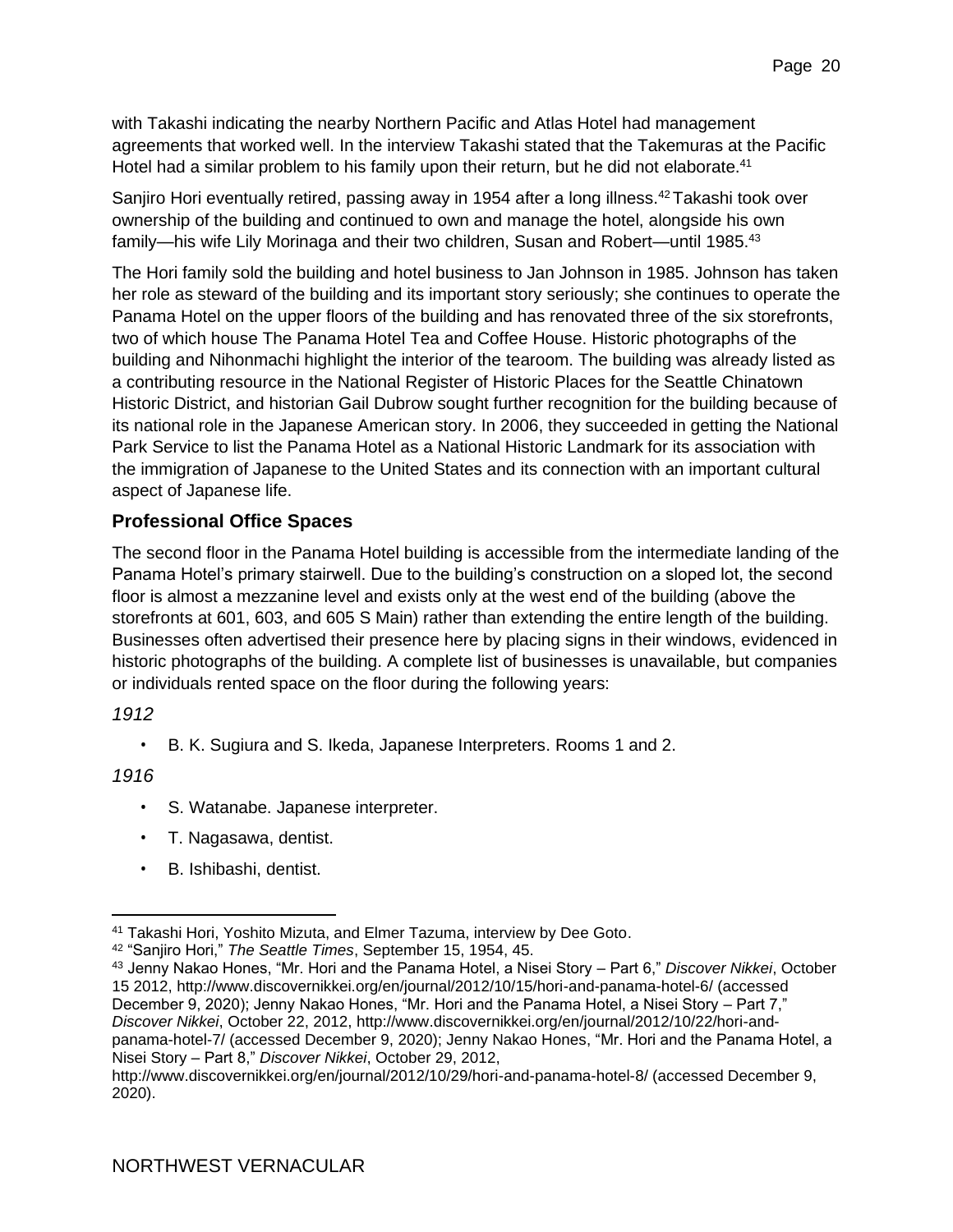- H. S. Matsumoto, life insurance agent.
- Keizo Uchimura, life insurance agent.
- J. Shiguma, physician. Room 5.

#### *1917*

- T. Nagasawa, dentist.
- H. S. Matsumoto, life insurance agent.
- Keizo Uchimura, life insurance agent.
- S. Watanabe. Japanese interpreter.
- J. Shiguma, physician. Room 5.

#### *1928*

- Zenzo Shimomura, dentist. Married to Kiku. Listed as in Room 3.
- Keizo Uchimura, Agent for New York Life Insurance Co. Married to Rue.
- Shuichi Watanabe, interpreter. Married to Sadako.

#### *1929*

- Zenzo Shimomura, dentist
- Keizo Uchimura, Agent for New York Life Insurance Co
- Shuichi Watanabe, interpreter.
- Dr. Paul S. Shigaya, physician. Married and his wife was an X-ray technician. Shigaya graduated from Kent High School and the University of Washington.
- Yukio (Yuko) Marinaga, photo finisher. Room 10. Marinaga was a founding member of the Seattle Camera Club, along with Yasukichi Chiba, Hiromu Kira, and Dr. Kyo Koike.

#### *1930*

- Zenzo Shimomura, dentist
- Keizo Uchimura, Agent for New York Life Insurance Company
- Shuichi Watanabe, interpreter.
- Dr. Paul S. Shigaya, physician.
- Yukio Marinaga, photo finisher.

#### *1932*

- Zenzo Shimomura, dentist
- Keizo Uchimura, Agent for New York Life Insurance Company
- Shuichi Watanabe, interpreter.
- Dr. Paul S. Shigaya, physician.
- Yukio Marinaga, photo finisher.

#### NORTHWEST VERNACULAR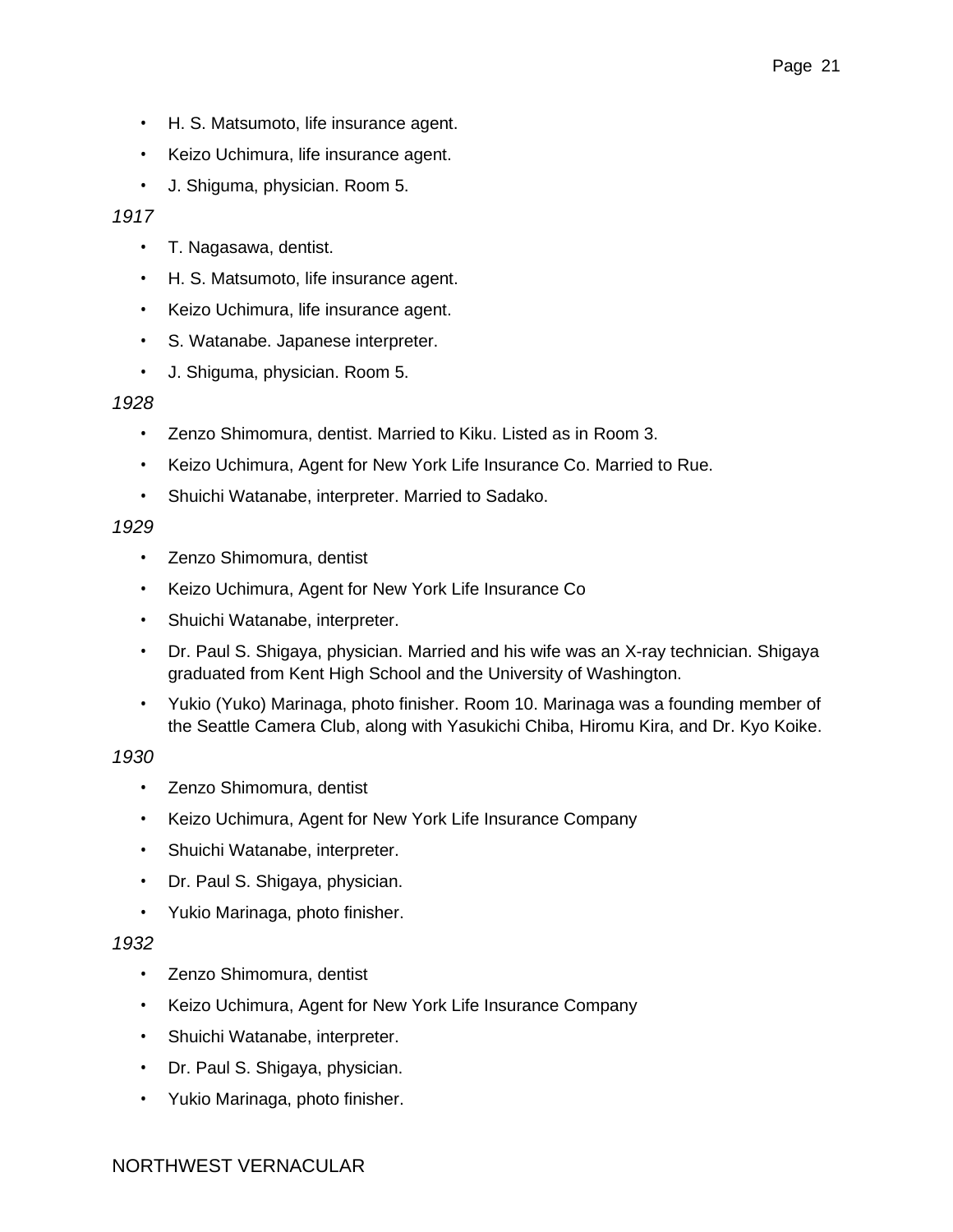#### *1934*

- Dr. Paul S. Shigaya, physician.
- The former office spaces are now used as additional hotel rooms.

#### **Bath**

In its basement, the Panama Hotel building housed a Japanese style public bathhouse, a community social center. Known as Hashidate Yu, the laundry and bathhouse were one of several baths in Nihonmachi. According to the NHL nomination, "Religious institutions, Japanese language schools, laundry facilities, barbershops, and bathhouses were all places for gathering, sharing of resources, networking, and affirmation of cultural traditions in a new land."<sup>44</sup> These community centers, like the bathhouses, catered to Japanese immigrants, welcoming them to the community and providing protection from the racial discrimination they faced at other establishments. As a result, the bathhouses were often not advertised, at least in English, as bathhouses.

Hashidate Yu appeared in the Seattle City Directory under "Laundries—Chinese and Japanese," rather than being strictly advertised as a bathhouse. Over the years, the bath was listed in the city directory as Hashidate, Hashidate Yu, Hashidate Laundry, and even just under the name of whoever was the current manager. The business operated as both a bathhouse and a laundry facility. **(Figures 9, 11)** At one point, there were at least 10 Japanese bathhouses in Seattle. The Hashidate Yu was the only bathhouse to reopen following the end of World War  $II.45$ 

The original proprietor of the bathhouse is believed to have been T. Ohme.<sup>46</sup> The first known manager of the bathhouse as Hashidate Yu was R. Kobayashi in 1916. Kobayashi continued to manage the bath through at least 1917. Sosuke Tokushige managed it between at least 1929 and 1931. In 1932, Fukuo Sano was listed as the manager in the Seattle City Directory. The NHL nomination indicates Sano owned and managed the bathhouse, alongside his wife, Shigeko and their two sons, Eddy and Ted, between 1930 and 1942 and from 1946 to 1954.<sup>47</sup> During World War II, the Hori family leased the building to A.D. Munroe. <sup>48</sup> A 1963 article in *The Seattle Times* indicates the bathhouse may have still been in operation until late January of 1963.

When the Hashidate Yu bathhouse closed it was the last *sento* operating in Seattle and may have been one of the last public bathhouses in the western United States.<sup>49</sup> There were once hundreds of Japanese-style bathhouses throughout the western United States, but now only two are known to remain: the Hashidate Yu in the Panama Hotel and one in Walnut Grove, California.<sup>50</sup> The Walnut Grove example is listed in the National Register of Historic Places and is a contributing property within the Walnut Grove Historic District; it is an example of a small

<sup>44</sup> Dubrow, "Panama Hotel," 11.

<sup>45</sup> Dubrow, "Panama Hotel," 21.

<sup>46</sup> David A. Rash, "Panama Hotel," *Society of Architectural Historians: SAH Archipedia*.

<sup>47</sup> Dubrow, "Panama Hotel," 21.

<sup>48</sup> Mahaffay, "Japanese Bath is 'Discovered' in Hotel 'Cave,'"

<sup>49</sup> Dubrow with Graves, *Sento at Sixth and Main*, 101.

<sup>50</sup> Franklin Odo, ed., "Finding a Path Forward: Asian American Pacific Islander National Historic Landmarks Study," (Washington, D.C.: National Historic Landmarks Program, National Park Service, U.S. Department of the Interior, 2017), 362.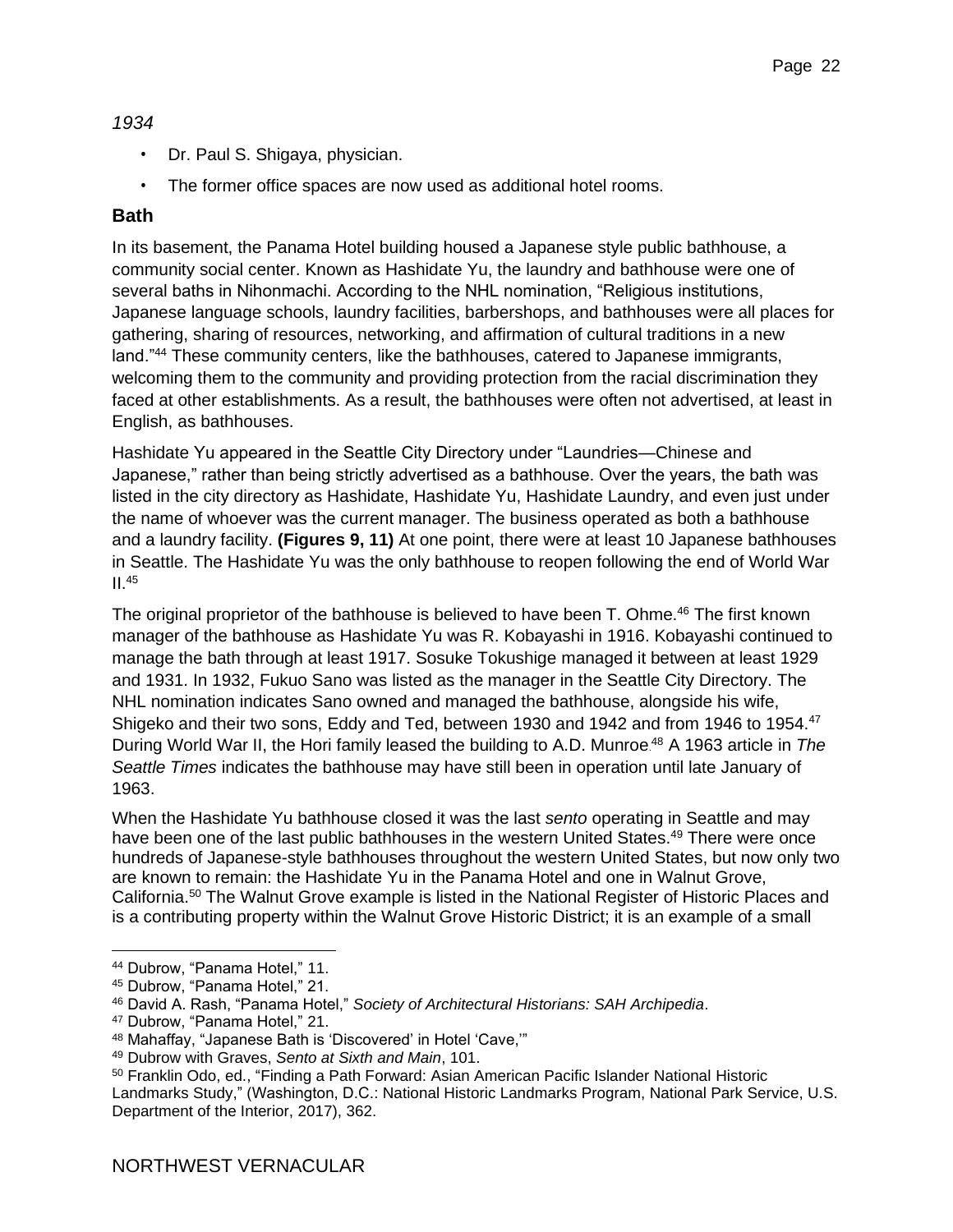public bathhouse in a small community rather than a large sento like the one in the Panama Hotel.<sup>51</sup> A shed that used to house a Japanese-style soaking tub (or furo), rather than a public bathhouse (sento), has been restored and is located at the Neely Mansion in Auburn, a King County landmark.<sup>52</sup>

#### **Storefronts**

In addition to the hotel services, professional offices, and former bathhouse, the Panama Hotel building features six storefronts on its north facade. The following sections provide a brief summary of known occupants for each storefront.

#### *601 South Main*

The first known occupant of the retail space at 601 South Main Street was the Pacific Print Co. (or Pacific Printing Co.), which appeared as a listing at the address by 1916. Management for the company—at least in 1931—consisted of Jiro Kaneko, Tojiro Kono, and Moriji Takei. The company continued to occupy the storefront until at least 1942. The next known occupant was Kazuye Kuritsuka in 1951 followed by Kiichi Mayeda in 1955.

#### *603 South Main*

Although this was a single storefront, at one point the Seattle City Directories indicate the existence of businesses at 603 1/2 S Main in addition to 603 S Main. It is unclear how or if these businesses operated together. S. Ikeda, who worked as a Japanese interpreter, is listed at 603 1/2 S Main in 1912; in 1918, S. Yamane ran a restaurant out of the space, and between 1925 and 1928 Mr. and Mrs. Frank Kawabata operated a restaurant in the space.

Listings for 603 South Main Street begin in 1916, with U. Yuasa who ran a barbershop and billiards room out of the storefront. Yuasa continued to operate his shop through 1917, and by 1928 with Shizahara and Ura Aoki. In 1931, Aoki's business is identified as the Aoki Shoe Co., operated by Shizahara and his wife Ura. The Aoki Shoe Co. occupied the storefront until at least 1932. Seattle City Directories listed the retail space as vacant between 1940 and 1955, but Fujitomi Real Estate, operated by Eiji Fujitomi, was listed at the address in 1953.

#### *605 South Main*

The first known occupant of 605 South Main Street was the Yamaki Grocery in 1928. The grocery store leased the storefront until at least 1933. Managers of the store included M. Hayashi (1933) and J. Isozaki (1928–1930). Valley Food Mart then occupied the space beginning in 1948 and until at least 1963.<sup>53</sup> Keisuke Yoshida owned the business in 1953 followed by Ineko Yoshida in 1955.

#### *607 South Main*

The earliest found occupant of the storefront at 607 South Main Street was Asahi News Company in 1916. The Asahi News Company published *The Asahi News*, a Japanese Morning Daily newspaper. It also appears that the newspaper shared space with the Taisho-Do Bookstore. In 1917, J. Ito Terusaki was listed as the manager.

<sup>51</sup> Dubrow, "Panama Hotel," 23.

<sup>52</sup> Dubrow, "Panama Hotel," 23.

<sup>53</sup> A sign for "Valley Foods" was still on the building in 1964 when an earth-mover smashed into the northeast corner of the building.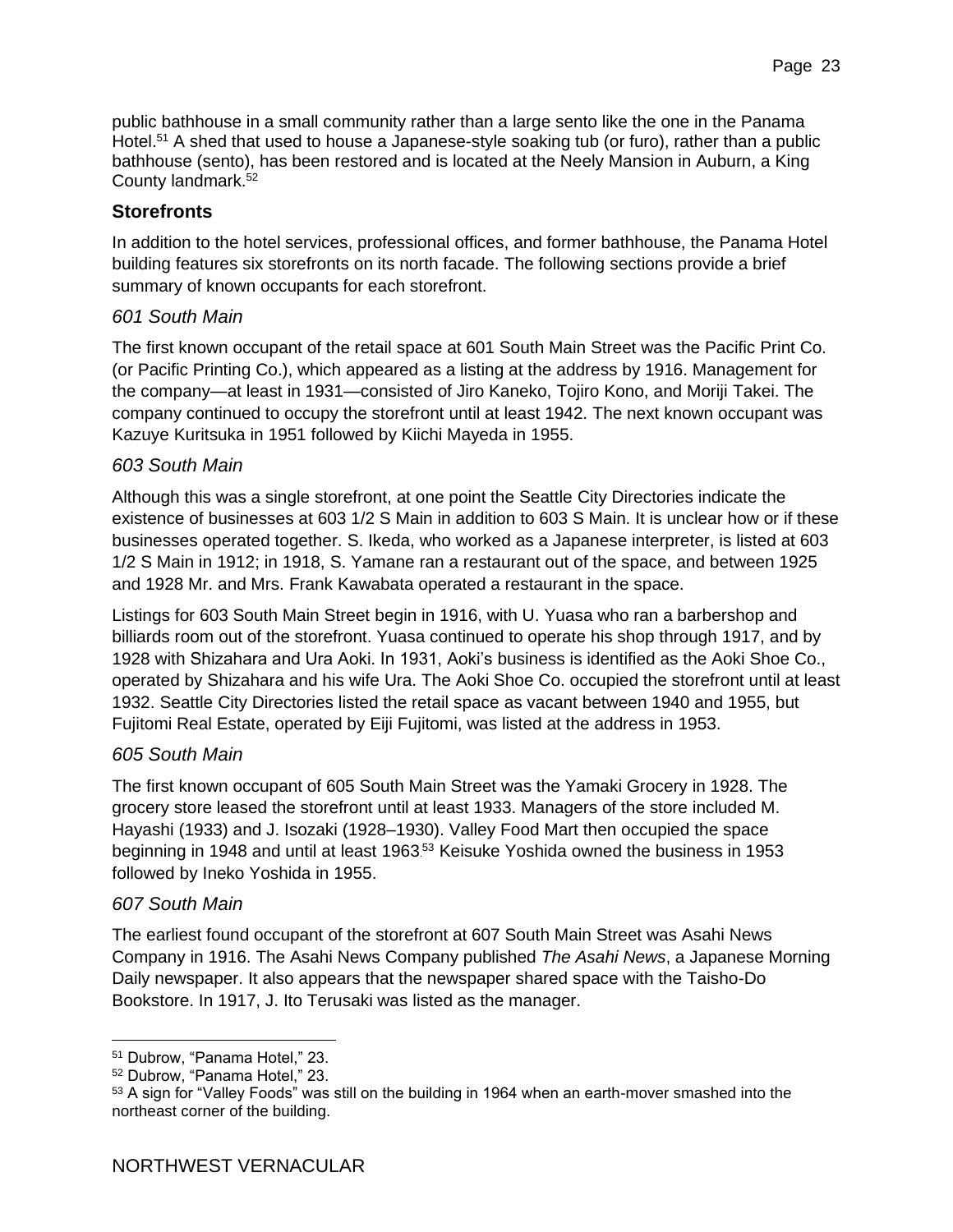The K. Kanda Co. is the next known tenant, beginning in 1928. Operated by K. Kanda, the store specialized in women's furnishing goods, dress making, piece goods, and ladies' clothing. Kanda leased the space until at least 1932. The next known occupant was the Yamato Importing Co. in 1938 followed by the Educational Society of Japanese Cannery Workers between 1941 and 1942. Kosaku Sato operated his store, Joe's Antiques, out of the storefront between 1948 and 1958. Prior to WWII and his internment, Sato leased retail space directly across the street. In addition to the aforementioned businesses, it appears Taisho-Do (lessees of the adjacent retail space, 609 S Main) rented the space, according to an undated historic photograph.

#### *609 South Main*

The primary historic occupant of the storefront at 609 South Main Street was the Taisho-Do Bookstore, which sold books, stationery, crockery, glassware, and cut flowers. The Taisho-Do leased the space by 1916 and continued to occupy the storefront until at least 1937. The store even shared space with the neighboring storefront, 607 Main. Managers of the business included W. Sunada and W. K. Omura (1916), W. Sunada (1917), Taichiro Miyasaki (1928– 1932), and G. Miyasaki (1933–1937). Kasaku "Joe" Sato ran Joe's Antiques from the storefront by 1953 until at least 1956. In 1979, the iconic Tokuda Drugs relocated to this storefront from their longtime location at 16<sup>th</sup> and S Jackson Street.<sup>54</sup> Tokuda Drugs was first founded by George Tokuda in 1935, which he ran alongside his wife, Tama. The Tokudas' son, Kip, represented the 37<sup>th</sup> District in the Washington State Legislature between 1994 and 2002.<sup>55</sup> George Tokuda was one of the business owners who pooled resources with eight Black leaders in Seattle to apply for a state charter to pen the Liberty Bank—the first primarily Black-owned bank in Washington State. <sup>56</sup> **(Figures 10, 12-13, 15-16)**

#### *611 South Main*

The first known occupant of the retail space at was Fujii Kataro in 1915. Kataro's business was listed under "Cigars & Tobacco-Retail" in the Seattle City Directory. In 1930, Main Pool Parlor occupied the space and then a Mrs. Taka Omura, a clothes presser, rented the space between at least 1938 and 1942. Henry Bayani is listed in the space in 1943 and 1944, followed by Kaeiseoka Yoshida in 1951. A Keisuke Yoshida is then listed at the address in 1955.

### <span id="page-23-0"></span>ARCHITECTS AND BUILDERS

#### **Sabro Ozasa – Architect**

Sabro Ozasa (1875-1915), the building's architect, immigrated to the United States from Japan in 1893, arriving in Spokane via Shanghai, Hong Kong, and Australia.<sup>57</sup> Ozasa's Japanese birth

<sup>54</sup> Emmett Watson, "Try Another Week…Onward," *Seattle Post-Intelligencer*, December 10, 1979: Section B, 1.

<sup>55</sup> Lynn Thompson, "Former State Legislator Kip Tokuda Dies While Fishing," *The Seattle Times*, July 16, 2013,<https://www.seattletimes.com/seattle-news/former-state-legislator-kip-tokuda-dies-while-fishing/> (accessed May 12, 2021).

<sup>56</sup> Diane Pien, "Liberty Bank Seattle Washington (1968-1988) and Liberty Bank Building," *BlackPast*, July 2, 2018, [https://www.blackpast.org/african-american-history/liberty-bank-seattle-washington-1968-1988](https://www.blackpast.org/african-american-history/liberty-bank-seattle-washington-1968-1988-and-liberty-bank-building/) [and-liberty-bank-building/](https://www.blackpast.org/african-american-history/liberty-bank-seattle-washington-1968-1988-and-liberty-bank-building/) (accessed May 12, 2021).

<sup>57</sup> David Rash, "Ozasa, Sabro," in *Shaping Seattle Architecture: A Historical Guide to the Architects*, ed. Jeffrey Karl Ochsner, 2<sup>nd</sup> ed. (Seattle, WA: University of Washington Press, 2014), 467.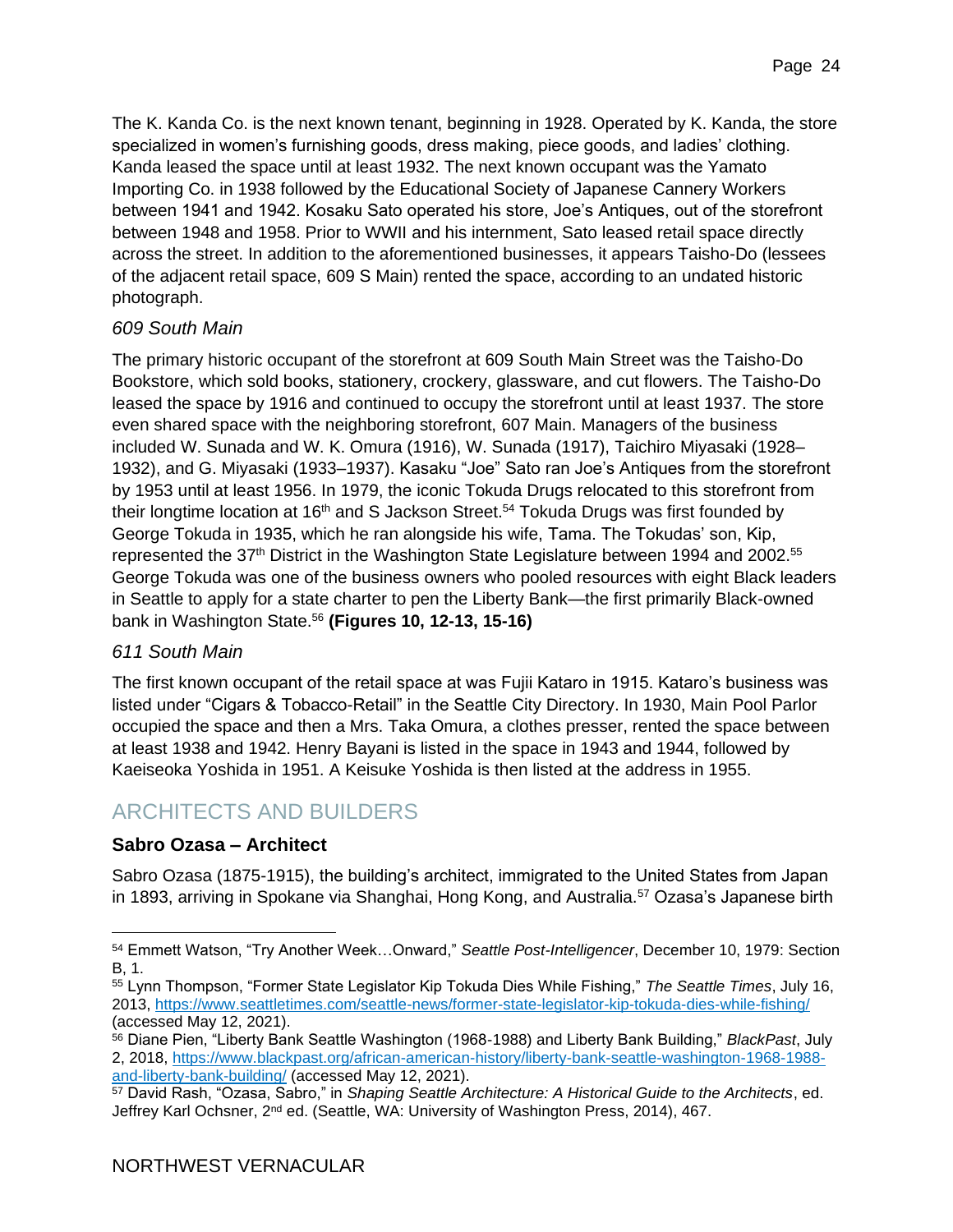name was Kosasa Saburo.<sup>58</sup> Ozasa later relocated to Eugene, Oregon, to attend the University of Oregon, where he studied engineering and graduated in 1908 with a Bachelor of Science degree in Mining Engineering. Ozasa arrived in Seattle in 1908 and began to practice architecture—the first Japanese (and Asian) individual to do so in Seattle. He advertised his services in the *Seattle Post-Intelligencer* between 1908 and 1910. His ads in 1908 stated "Young civil engineer of 27, graduate of University of Oregon, with good experience in office and field work, desires position as an engineer or a draftsman., S. Ozasa, California hotel, 218  $4<sup>th</sup>$ ave. south, Seattle, Wash." In 1909, his ad language changed to state, "Plans, details, specifications of buildings half price. S. Ozasa, expert architect and civil engineer, 331 Central bldg., city."

Very little is known about Ozasa's personal life. He is listed in the 1910 U.S. Census as living at 1058 Austin Street (in the Delridge neighborhood of Seattle) and married to Shizu with a young son named Yonao (born ca. 1909).<sup>59</sup> A notice of marriage license for Ozasa appeared in the May 10, 1908, issue of the *Seattle Post-Intelligencer:* "Sabro O. Zasa (36) and Shizu Nakata (24), Seattle."<sup>60</sup>

He designed the Gaffney and Hyde apartment building (1909–10), the Cascade Investment house (1909–10), R. Malan house (1910), Elgin Hotel/Bush Garden (1913), 601-11 S Washington Street (1910, demolished),<sup>61</sup> and Specie Bank of Seattle building (1910–11, 413-17 Maynard Avenue, demolished)<sup>62</sup>, in addition to the Panama Hotel (1910). The Panama Hotel is the largest of Ozasa's designs remaining in the United States, as he spent most of his career in Japan. He died in Tokyo in 1915.

#### **Manhattan Building Company – Contractor**

The Manhattan Building Company had their main office in the Central Building (810 3rd Avenue) in Seattle. In addition to their construction of the Panama Hotel, the company is credited with construction (according to notices in *The Seattle Times*) of the following buildings:<sup>63</sup>

- 1701-1723 Minor Avenue (1905, demolished), 3-story frame apartment house
- 1127 Howell Street, Manhattan Flats (1905, demolished), 3-story frame stores and apartments

The Manhattan Building Company appears to have been a building firm but also involved with property management. As of 1912, according to an advertisement in *The Seattle Times,* they owned four large apartment houses in Seattle, all within the block bounded by Howell and Olive streets and Boren and Minor avenues.<sup>64</sup>

<sup>58</sup> David A. Rash, "Panama Hotel," *Society of Architectural Historians: SAH Archipedia*.

<sup>59</sup> Ancestry.com, *1910 United States Federal Census* [database on-line]. Census Place: *Seattle Ward 12, King, Washington;* Roll: *T624\_1662;* Page: *4B;* Enumeration District: *0200;* FHL microfilm: *1375675.* <sup>60</sup> "Marriage Licenses," *Seattle Post-Intelligencer,* May 10, 1908: classified ad section, 1.

<sup>61</sup> "Many Handsome New Buildings Planned," *The Seattle Sunday Times*, June 26, 1910: 14.

<sup>62</sup> "Whole City Active with Construction: Chinese Are Busy," *The Seattle Sunday Times*, May 22, 1910: 11.

<sup>63</sup> "Building Permits," *The Seattle Daily Times,* May 1, 1905: 9.

<sup>64</sup> "The Manhattan Building Company…," *The Seattle Sunday Times*, March 3, 1912: Annual Edition, 25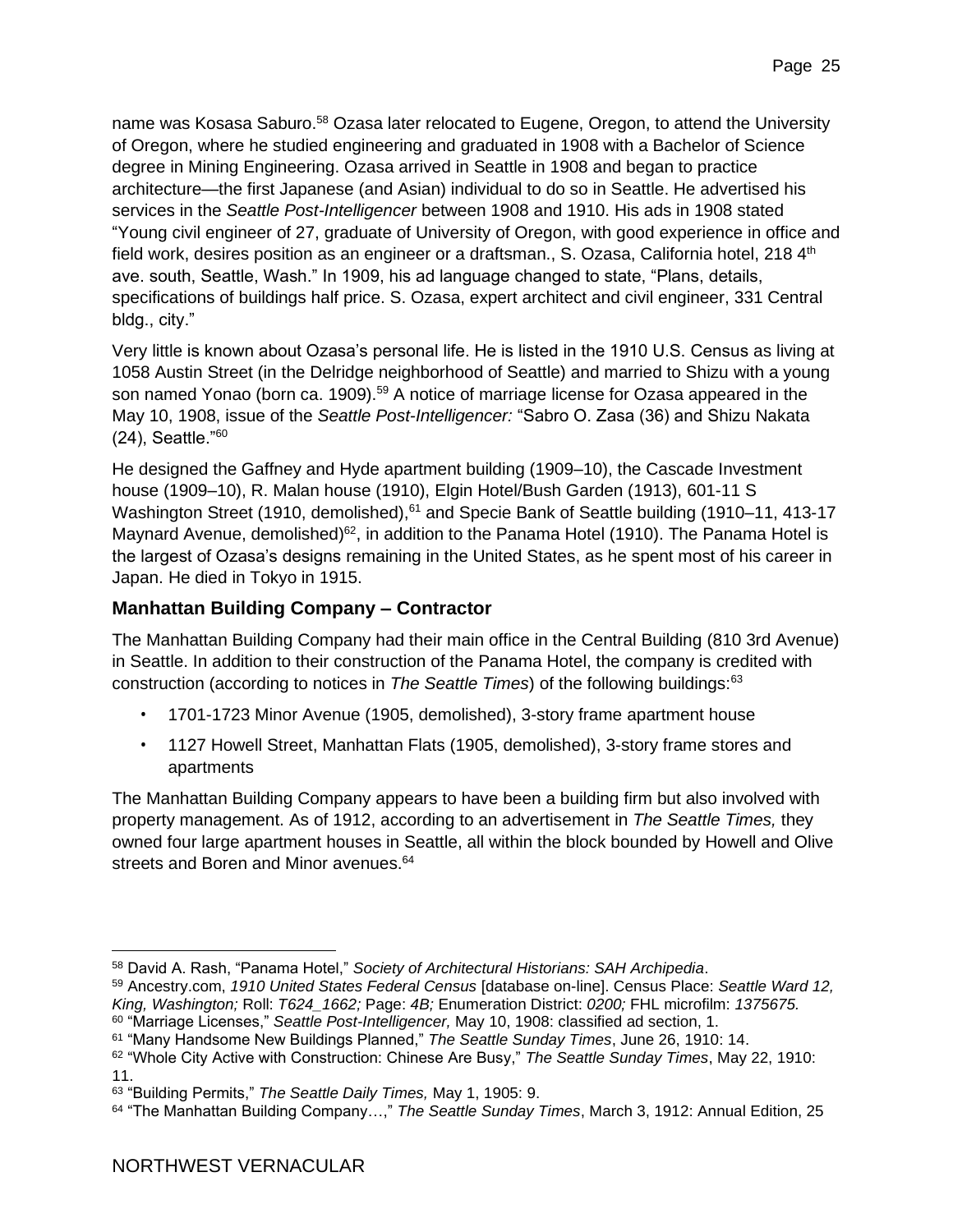# <span id="page-25-0"></span>**4. Bibliography**

- Ancestry.com. *1910 United States Federal Census* [database on-line]. Census Place: *Seattle Ward 12, King, Washington;* Roll: *T624\_1662;* Page: *4B;* Enumeration District: *0200;* FHL microfilm: *1375675.*
- Artifacts Consulting, Inc. "Historic Structures Report: Panama Hotel, Hashidate Yu Bathhouse & Japanese-American Collections." April 30, 2014. Commissioned by Historic Seattle.
- "Building Permits." *The Seattle Daily Times*. May 1, 1905: 9.
- Dubrow, Gail. "Panama Hotel." National Historic Landmark nomination. 2002 (listed 2006).
- Dubrow, Gail, and Alexa Berlow. "Vernacular and Popular Architecture in Seattle." In *Shaping Seattle Architecture: A Historical Guide to the Architects*. Edited by Jeffrey Karl Ochsner. Seattle and London: University of Washington Press, 2014.
- Dubrow, Gail, and Donna Graves. *Sento at Sixth and Main: Preserving Landmarks of Japanese American Heritage.* Washington, D.C.: Smithsonian Books, 2002.
- Executive Order 9066: Resulting in the Relocation of Japanese (1942)." *Our Documents*. <https://www.ourdocuments.gov/doc.php?flash=false&doc=74>. Accessed May 12, 2021. Information excerpted from *Documents from the National Archives: Internment of Japanese Americans*. Dubuque, Iowa: Kendall/Hunt Publishing Company, 1989.
- Grant, Nicole. "White Supremacy and the Alien Land Laws of Washington State." *The Seattle Civil Rights & Labor History Project, University of Washington*. 2008. https://depts.washington.edu/civilr/alien\_land\_laws.htm. Accessed December 8, 2020.
- Groth, Paul. *Living Downtown: The History of Residential Hotels in the United States*. Berkeley, CA: University of California Press, 1994.
- Hones, Jenny Nakao. "Mr. Hori and the Panama Hotel, a Nisei Story Part 1." *Discover Nikkei*. September 10, 2012. http://www.discovernikkei.org/en/journal/2012/9/10/hori-andpanama-hotel-1/. Accessed December 8, 2020.
- ---. "Mr. Hori and the Panama Hotel, a Nisei Story Part 2." *Discover Nikkei*. September 17, 2012. http://www.discovernikkei.org/en/journal/2012/09/17/hori-and-panama-hotel-2/. Accessed December 8, 2020.
- ---. "Mr. Hori and the Panama Hotel, a Nisei Story Part 3." *Discover Nikkei*. September 24 2012. http://www.discovernikkei.org/en/journal/2012/09/24/hori-and-panama-hotel-3/. Accessed December 9, 2020.
- ---. "Mr. Hori and the Panama Hotel, a Nisei Story Part 4." *Discover Nikkei*. October 1 2012. http://www.discovernikkei.org/en/journal/2012/10/1/hori-and-panama-hotel-4/. Accessed December 9, 2020.
- ---. "Mr. Hori and the Panama Hotel, a Nisei Story Part 5." *Discover Nikkei*. October 8 2012. http://www.discovernikkei.org/en/journal/2012/10/8/hori-and-panama-hotel-5/. Accessed December 9, 2020.
- ---. "Mr. Hori and the Panama Hotel, a Nisei Story Part 6." *Discover Nikkei*. October 15 2012. http://www.discovernikkei.org/en/journal/2012/10/15/hori-and-panama-hotel-6/. Accessed December 9, 2020.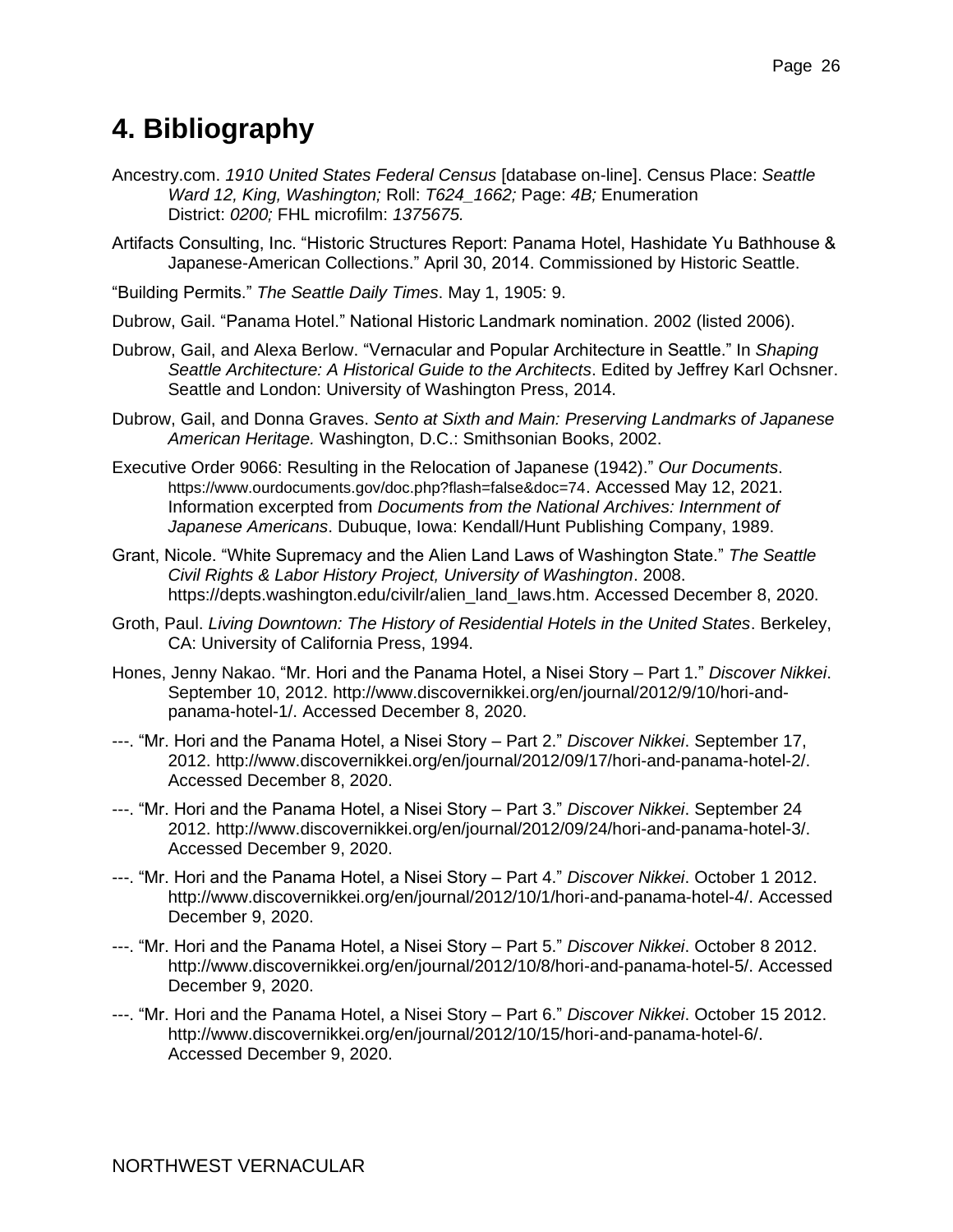- ---. "Mr. Hori and the Panama Hotel, a Nisei Story Part 7." *Discover Nikkei*. October 22, 2012. http://www.discovernikkei.org/en/journal/2012/10/22/hori-and-panama-hotel-7/. Accessed December 9, 2020.
- ---. "Mr. Hori and the Panama Hotel, a Nisei Story Part 8," *Discover Nikkei*, October 29, 2012, http://www.discovernikkei.org/en/journal/2012/10/29/hori-and-panama-hotel-8/ (accessed December 9, 2020).
- Hori, Takashi, Yoshito Mizuta, and Elmer Tazuma. Interview by Dee Goto. June 8, 1999. Transcript and recording. Densho Digital Archive, Densho Visual History Collection. [https://ddr.densho.org/media/ddr-densho-1000/ddr-densho-1000-25-transcript](https://ddr.densho.org/media/ddr-densho-1000/ddr-densho-1000-25-transcript-d32e3fffd3.htm)[d32e3fffd3.htm.](https://ddr.densho.org/media/ddr-densho-1000/ddr-densho-1000-25-transcript-d32e3fffd3.htm)
- Immigration Act of 1952." *Densho Encyclopedia*. [https://encyclopedia.densho.org/Immigration\\_Act\\_of\\_1952/.](https://encyclopedia.densho.org/Immigration_Act_of_1952/) Accessed September 2, 2021.
- InterIm CDA. "Who We Are." *InterImCDA*. https://interimcda.org/who-we-are/. Accessed December 8, 2020.
- Kemezis, Kathleen. "Higo Variety Store (Seattle)." Historylink.org The Free Online Encyclopedia of Washington State History. August 8, 2009. https://www.historylink.org/File/9094. Accessed May 12, 2021.
- Klingle, Matthew W. "A History Bursting with Telling: Asian Americans in Washington State." *Center for the Study of the Pacific Northwest, University of Washington History Department.*  https://www.washington.edu/uwired/outreach/cspn/Website/Classroom%20Materials/Cur riculum%20Packets/Asian%20Americans/Asian%20American%20Main.html. Accessed December 8, 2020.
- Kreisman, Lawrence. "Seattle Chinatown Historic District." National Register of Historic Places Nomination. 1986.
- Mahaffay, Robert. "Japanese Bath Is 'Discovered' in Hotel 'Cave.'" *The Seattle Times*. September 24, 1944: 2.
- "The Manhattan Building Company…" *The Seattle Sunday Times*. March 3, 1912: Annual Edition, 25.
- "Many Handsome New Buildings Planned." *The Seattle Sunday Times*. June 26, 1910: 14.
- "Marriage Licenses." *Seattle Post-Intelligencer.* May 10, 1908: classified ad section, 1.
- Murakami, Kery. "A Small Piece of Japantown Preserved." *Seattle Post-Intelligencer.*  September 29, 2008. [https://www.seattlepi.com/local/article/A-small-piece-of-Japantown](https://www.seattlepi.com/local/article/A-small-piece-of-Japantown-preserved-1286748.php)[preserved-1286748.php.](https://www.seattlepi.com/local/article/A-small-piece-of-Japantown-preserved-1286748.php) Accessed May 12, 2021.
- "New Panama Hotel at Main and Sixth South." *Seattle Sunday Times*. January 15, 1911: 12.
- Perkins, Gwen. "Chinese Immigrants." *Washington State History Museum.* 2007. https://www.washingtonhistory.org/wp-content/uploads/2020/04/chineseImmigrants-1.pdf. Accessed December 8, 2020.
- Rash, David A. "Ozasa, Sabro." In *Shaping Seattle Architecture: A Historical Guide to the*  Architects. 2<sup>nd</sup> Edition. Edited by Jeffrey Karl Ochsner. Seattle and London: University of Washington Press, 2014.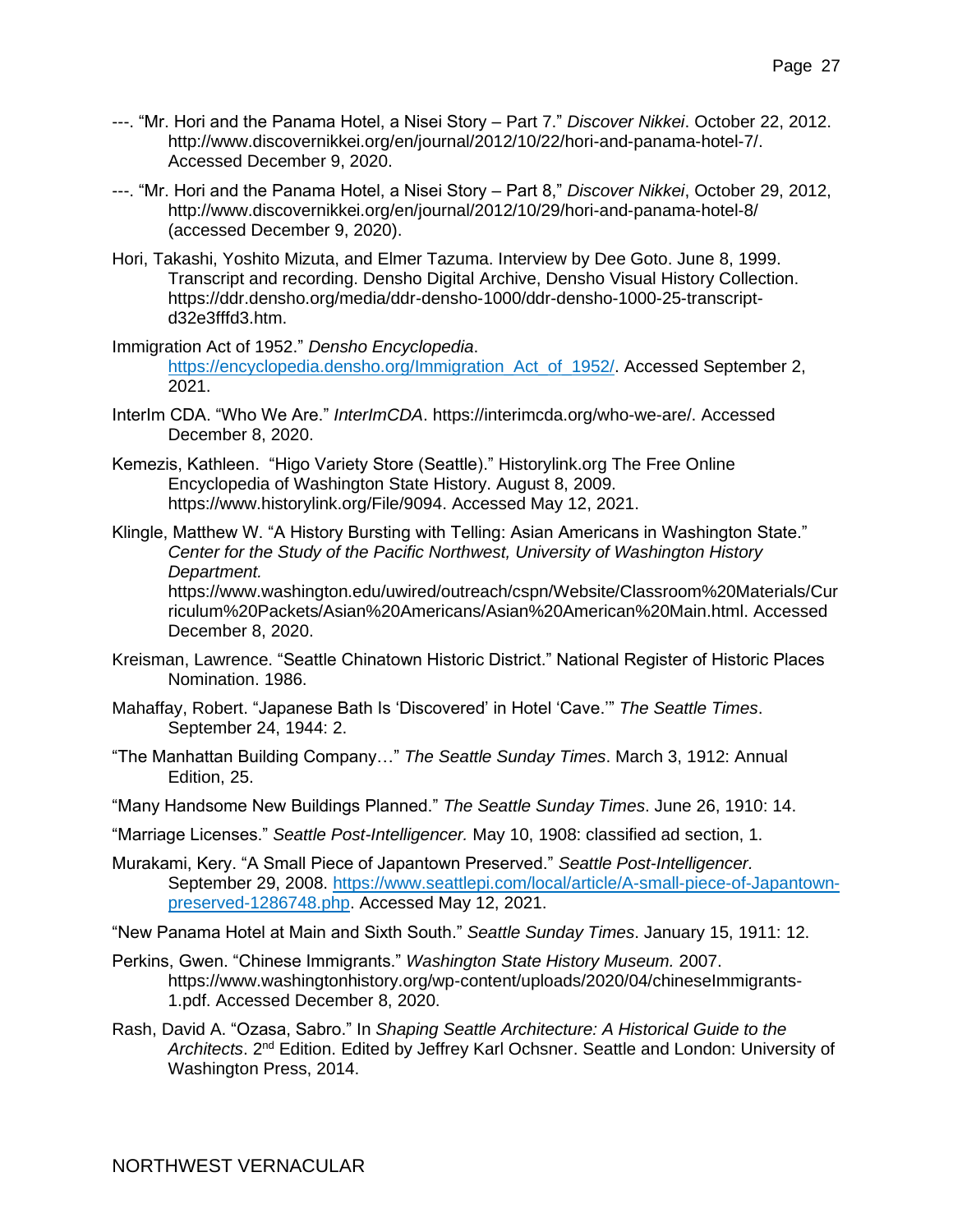- ---."Panama Hotel." *Society of Architectural Historians: SAH Archipedia*. Edited by Gabrielle Esperdy and Karren Kinsley. 2012. https://sah-archipedia.org/buildings/WA-01-033- 0076. Accessed December 9, 2020.
- R.L. Polk & Co. *Polk's Seattle City Directories.* 1910–1958.
- Rupert, Ray. "Third-Class Hotels: First-Class Struggle." *The Seattle Times*. December 21, 1973: D-1.
- "Sanjiro Hori." *The Seattle Times*. September 15, 1954, 45.
- "Seattle Chinatown International District Preservation and Development Authority (SCIDpda)." [https://scidpda.org/.](https://scidpda.org/) Accessed June 17, 2020.
- "Seattle Japanese Pick Up Belongings, Yearn to Stay." *The Seattle Times*. September 22, 1944, 13.
- Sheridan, Mimi. "Seattle Apartment Buildings, 1900 1957 Multiple Property Submission." National Park Service. 2008.
- "Summer Building Should be Heavy." *Seattle Sunday Times*. March 27 1910: Part III, 10.
- "War Relocation Authority." *Densho Encyclopedia*. [https://encyclopedia.densho.org/War\\_Relocation\\_Authority/#Planning\\_the\\_Camps.](https://encyclopedia.densho.org/War_Relocation_Authority/#Planning_the_Camps) Accessed September 2, 2021.
- "Whole City Active with Construction: Chinese Are Busy." *The Seattle Sunday Times*. May 22, 1910: 11.
- Wong, Marie Rose. *Building Tradition: Pan-Asian Seattle and Life in the Residential Hotels.* Seattle, WA: Chin Music Press, 2018.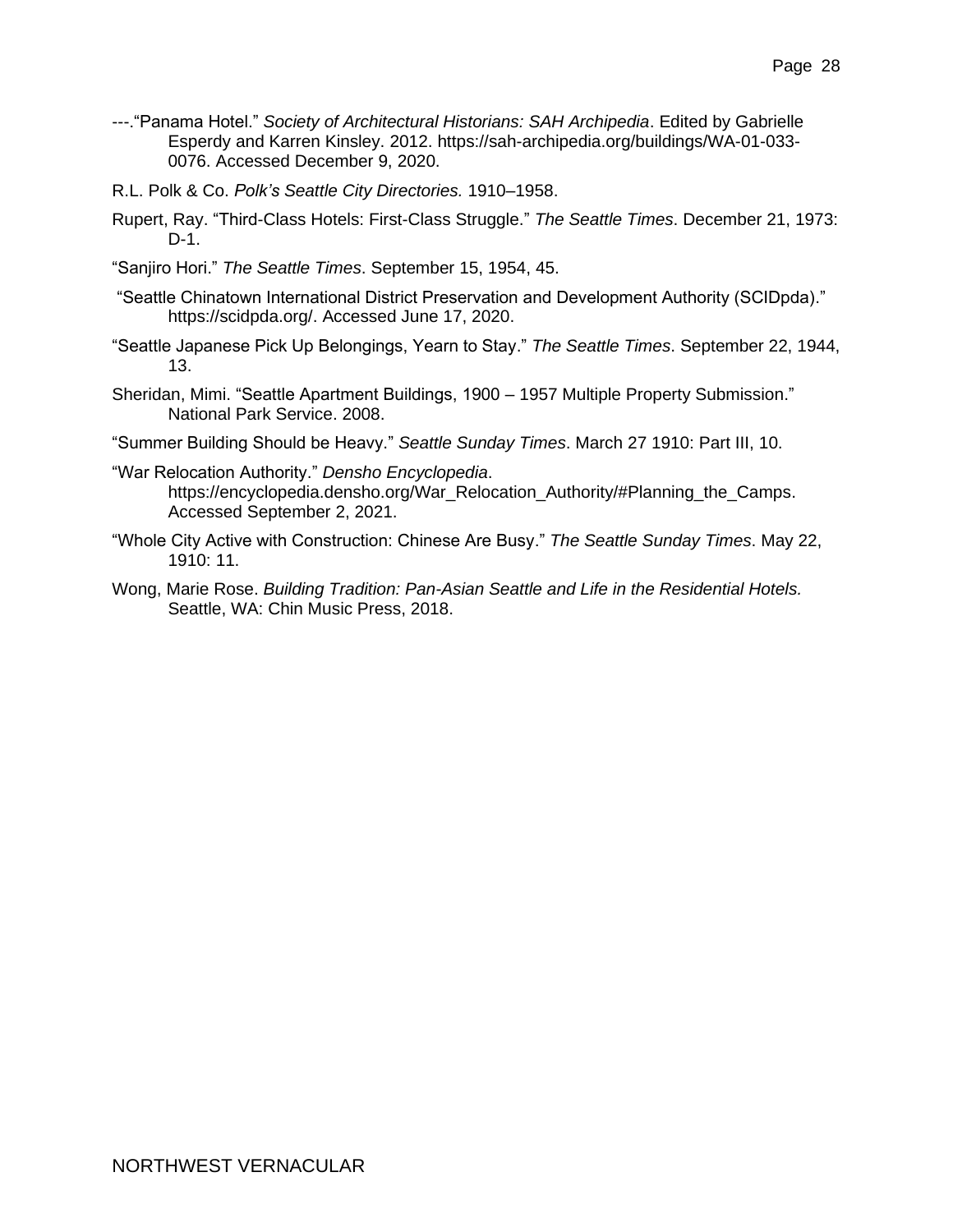# <span id="page-28-0"></span>**5. Figure List**

|            | <b>SITE PLAN AND MAPS</b>                                                                                                                      | A.1  |
|------------|------------------------------------------------------------------------------------------------------------------------------------------------|------|
| Figure 1.  | District Map.                                                                                                                                  | A.1  |
| Figure 2.  | Nominated property map                                                                                                                         | A.2  |
| Figure 3.  | Site Plan.                                                                                                                                     | A.3  |
|            | <b>HISTORIC PHOTOGRAPHS</b>                                                                                                                    | A.4  |
| Figure 4.  | 1911 view of the recently completed Panama Hotel.                                                                                              | A.4  |
| Figure 5.  | Ca. 1920s view of the Panama Hotel following construction of the<br>Northern Pacific Hotel (1914).                                             | A.4  |
| Figure 6.  | Ca. 1937 view of the building.                                                                                                                 | A.5  |
| Figure 7.  | 1964 view of the Panama Hotel's northwest corner following<br>installation of the marblecrete at the storefronts, cornice, and belt<br>course. | A.5  |
| Figure 8.  | 1941 Japanese Chamber of Commerce float picture taken on South<br>Main Street.                                                                 | A.6  |
| Figure 9.  | Ca. 1930s to 1940s photograph of the building's west facade.                                                                                   | A.6  |
| Figure 10. | Undated view of the 609 1/2 basement access, 609, and 607 South<br>Main Street (from left to right).                                           | A.7  |
| Figure 11. | 1995 view of the men's bathhouse, looking southeast.                                                                                           | A.7  |
| Figure 12. | Between 1916 and 1937, photograph attributed to the 609 South Main<br>Street commercial space and the Taisho-Do Bookstore.                     | A.8  |
| Figure 13. | Between 1916 and 1937, photograph attributed to the 609 South Main<br>Street commercial space and the Taisho-Do Bookstore.                     | A.8  |
| Figure 14. | Unidentified persons associated with the hotel building.                                                                                       | A.9  |
| Figure 15. | Between 1916 and 1937, photograph attributed to the 609 South Main<br>Street commercial space and the Taisho-Do Bookstore.                     | A.9  |
| Figure 16. | Between 1916 and 1937, photograph attributed to the 609 South Main<br>Street commercial space and the Taisho-Do Bookstore.                     | A.10 |
| Figure 17. | Unidentified persons associated with the hotel building.                                                                                       | A.10 |
| Figure 18. | 1910s to 1940s interior photograph.                                                                                                            | A.11 |
| Figure 19. | 1964 view of the hotel's northeast corner after the heavy equipment<br>ran into the corner.                                                    | A.11 |

### CURRENT PHOTOGRAPHS A.12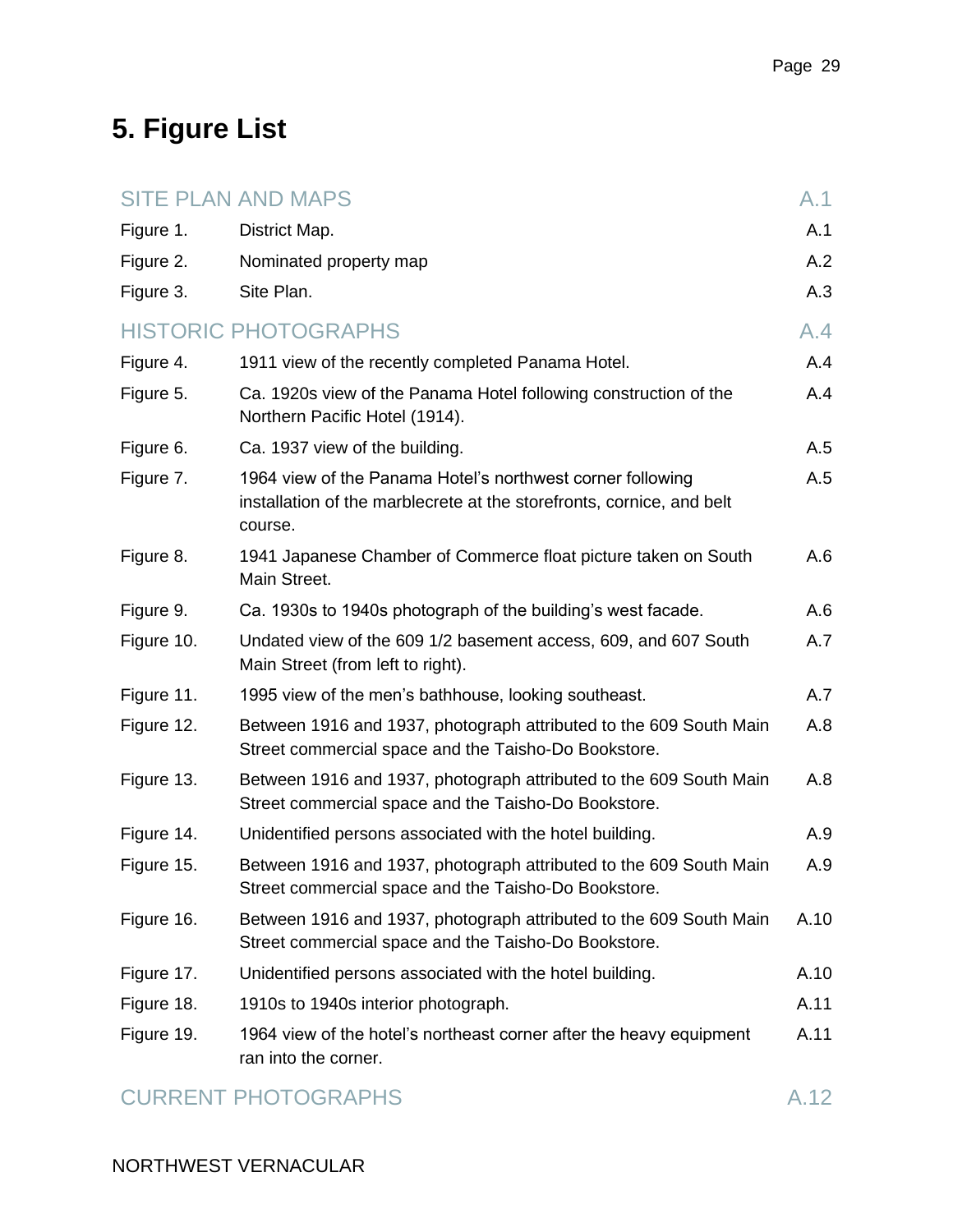| Figure 20. | Northeast corner looking west along the front north facade.                                                 | A.12 |
|------------|-------------------------------------------------------------------------------------------------------------|------|
| Figure 21. | West facade.                                                                                                | A.13 |
| Figure 22. | East facade.                                                                                                | A.14 |
| Figure 23. | Northeast corner looking west along the front north facade.                                                 | A.15 |
| Figure 24. | Northwest corner looking southeast.                                                                         | A.16 |
| Figure 25. | West facade.                                                                                                | A.17 |
| Figure 26. | East facade.                                                                                                | A.18 |
| Figure 27. | New metal gate, looking south along 6th Avenue S.                                                           | A.19 |
| Figure 28. | Site, looking east along S Main Street.                                                                     | A.19 |
| Figure 29. | Site, looking west along S Main Street.                                                                     | A.20 |
| Figure 30. | Site, looking south along the alley on the east side of the building.                                       | A.20 |
| Figure 31. | Storefronts, looking west from near the alley.                                                              | A.21 |
| Figure 32. | Storefronts, looking west.                                                                                  | A.21 |
| Figure 33. | Storefronts, looking south.                                                                                 | A.22 |
| Figure 34. | Storefronts, looking west.                                                                                  | A.22 |
| Figure 35. | Storefronts, looking east.                                                                                  | A.23 |
| Figure 36. | Storefronts, looking west.                                                                                  | A.23 |
| Figure 37. | Storefronts, looking east.                                                                                  | A.24 |
| Figure 38. | Storefront, looking south along Sixth Avenue S.                                                             | A.24 |
| Figure 39. | Hashidate Yu Bathhouse, bath location outlined in red for general<br>location orientation.                  | A.25 |
| Figure 40. | Hashidate Yu Bathhouse, bath, looking southeast.                                                            | A.26 |
| Figure 41. | Bath, interior view.                                                                                        | A.26 |
| Figure 42. | Hashidate Yu Bathhouse, looking northeast.                                                                  | A.27 |
| Figure 43. | Hashidate Yu Bathhouse, view of lockers, looking west from the north<br>end of the bath.                    | A.27 |
| Figure 44. | Basement area containing artifacts.                                                                         | A.28 |
| Figure 45. | Basement laundry space, north of Hashidate Yu Bathhouse.                                                    | A.28 |
| Figure 46. | Basement mechanical space in southeast corner.                                                              | A.29 |
| Figure 47. | Light well typical conditions, looking south towards the Northern<br>Pacific Hotel's exterior wall (brick). | A.29 |
| Figure 48. | 302 Sixth Avenue S entrance stair (left) and the 609-1/2 S Main<br>entrance stair (right).                  | A.30 |